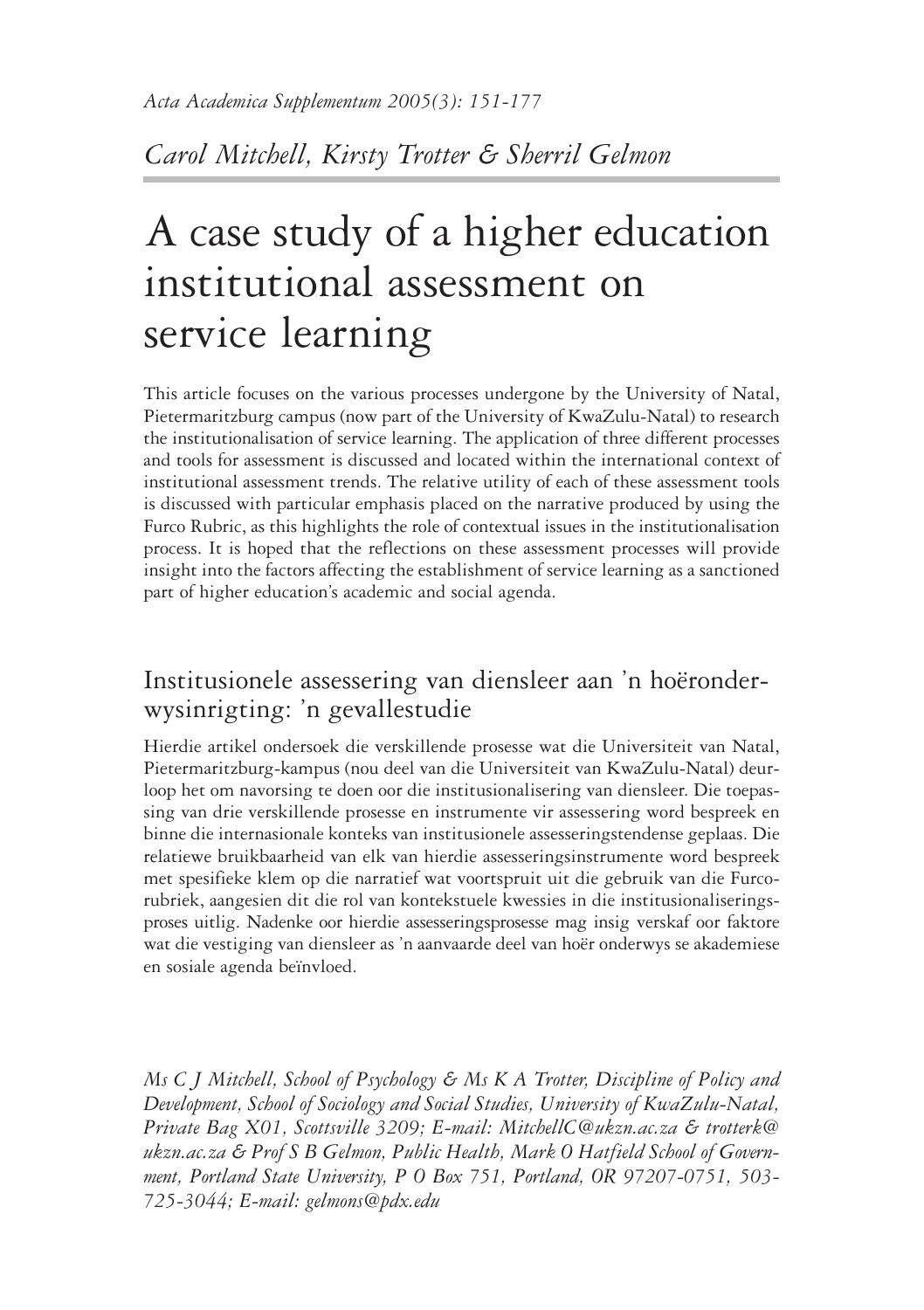S<sub>this</sub> Outh Africa, as a newly democratic country, is faced with the challenge of ensuring the greatest number of social, economic and political benefits for the greatest number of citizens. Achieving this has not been easy, with large numbers of the population living in extreme poverty, lacking basic services such as water and being unable to receive the kind of education needed to become a productive member of South African society. All sectors have come together to try to achieve these goals, and indeed there is acknowledgment that higher education institutions have a major role in the reconstruction of the social, cultural and economic fabric of South African society. The University of Natal<sup>1</sup> participated in this call for transformation and reconstruction, revising their position in the greater community, by undergoing a series of evaluation and planning processes. As well as a new set of Strategic Initiatives for the University, one of the major outcomes of this process was a revised University Vision Statement which stated that the university:

[...] aims to be a socially responsive university, reacting ethically and intellectually to the many problems of South Africa and the rest of the world [...] The strategic challenge for the University is to integrate development activities into the curricula so that our students are able to learn the lessons they need to play a meaningful role in the reconstruction of our society (University of Natal 2000: 2 & 4).

It is within this national context of the transformation of South African society (and indeed transformation of higher education institutions themselves) that a national initiative entitled the Community-Higher Education-Service Partnerships (CHESP) emerged in 1999 (JET 1999). Funded by the Ford Foundation and administered by the Joint Education Trust (JET), this project involved the participation of eight higher education institution "case studies" from throughout South Africa;<sup>2</sup> the University of Natal, Pietermaritzburg (UNP) was one of them. The CHESP project was given additional relevance by

- 1 As a result of the merger between the University of Durban-Westville and the University of Natal, the institution is now referred to as the University of KwaZulu-Natal. However, this research was conducted while still the University of Natal and thus references to the institution will remain as such.
- 2 The eight institutions included: University of Cape Town; University of the Free State; University of Witwatersrand; University of the Western Cape; University of Natal, Pietermaritzburg; University of Natal, Durban; University of the North, Qwaqwa (now incorporated with the University of the Free State).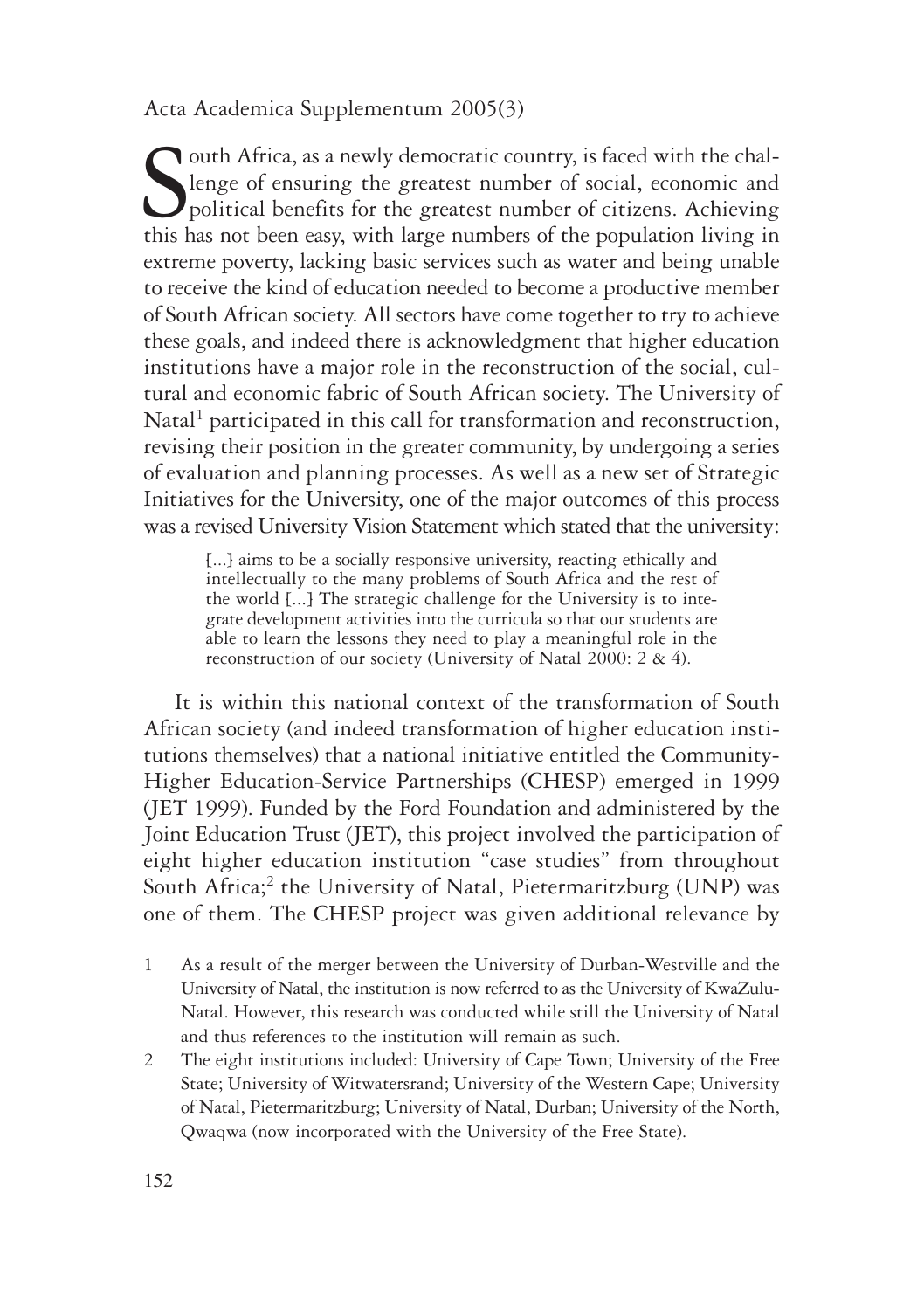the national Department of Education through its White Paper on Programme for the Transformation of Higher Education (Dept of Education 1997: 1), which emphasised that one of the national education goals in South Africa is the promotion of

[...] social responsibility and awareness amongst students of the role of higher education in social and economic development through community service programmes.

The purpose of the CHESP project was to explore the potential that service learning  $(SL)^3$  (as a means of achieving the "community service programmes" mentioned above) has as a viable means of providing the kind of academic curricula that would also achieve a degree of community development.

Prior to the CHESP initiative, various disciplines at UNP had been involved in SL in a variety of different forms and within a variety of disciplines. There is therefore a diversity of approaches to this teaching and learning pedagogy on campus — a diversity which has been encouraged over time. As a result of these diverse approaches to SL and the range of partnership arrangements that exist, co-ordination of SL activities has been and remains a challenge.

With the increasing emphasis on higher education institutions being engaged in the broader community, a range of processes and tools for establishing this information need to be developed and evaluated. Recent attempts to examine the extent of institutionalisation of one form of community engagement, SL, have posed a challenge because of the multiple components involved in establishing SL as a priority on a campus. In the international arena, approaches to this assessment process have focused on assessment of individual components, such as student learning, community impact or staff involvement (Gelmon *et al* 2001; Bringle *et al* 2004). Other approaches have taken a broader view of institutionalisation, taking into account the forces and factors that drive institutional policy (Holland 1997; Furco 2003).

<sup>3</sup> The authors understand service learning to mean academically-based community service activities.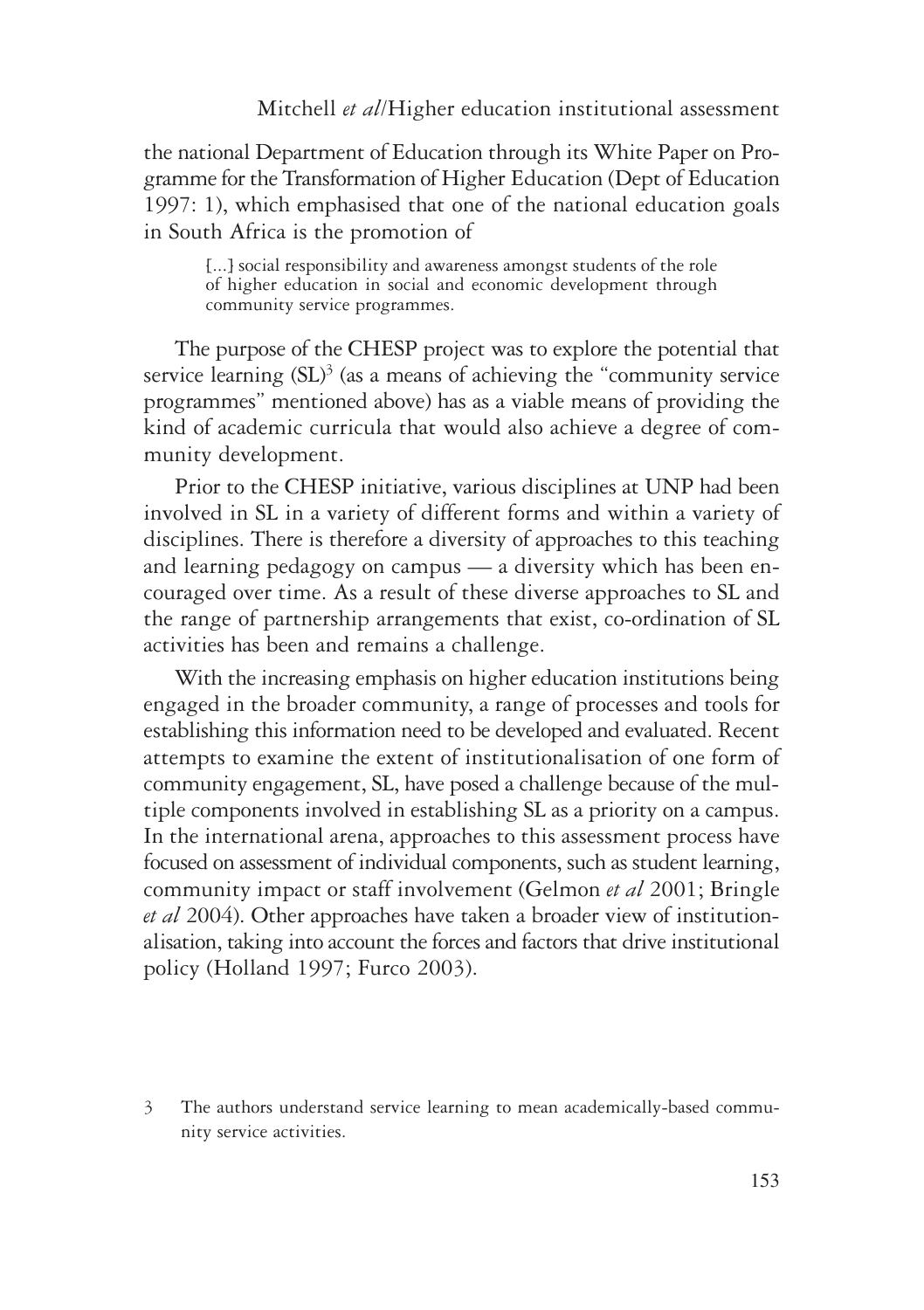# 1. Application of tools for institutional assessment

In this article a case study approach has been utilised to reflect on the application of three tools for institutional assessment. This "exploration of a 'bounded system' […] over time through detailed, in-depth data collection involving multiple sources of information rich in context" (Creswell 1998: 61) is intended to highlight issues that may be relevant in other contexts. As Patton (2001: 335) has warned though, a critical principle is to "maintain the contextual frame for lessons learned, that is to keep lessons learned grounded in their context". These "lessons learned" need to be tested through application in other contexts.

Over the last five years there have been a number of attempts to assess the level of institutionalisation of SL at UNP. Three procedures are presented here: the Institutional Audit (which involved a survey and in-depth interviews); the CHESP/Monitoring Evaluation Research Programme (MERP) process (an externally driven, national research process); and the Furco Rubric (a USA model for self-assessment of institutionalisation) (Furco 2003). All yielded important insights into various aspects of practising SL at UNP. The following section highlights the "lessons learned" through application of these assessment procedures, with particular emphasis on the results yielded by the Furco Rubric, as this highlights the UNP context.

These tools were selected upon the basis of a variety of criteria. In the case of both the Institutional Audit and the CHESP/MERP process, they were mandated as part of an externally funded programme. In the case of the Furco Rubric, this was selected voluntarily in order to participate in an international comparative opportunity. In all cases, as will be discussed in the subsequent sections, several factors contributed to the perception of value of these tools. Ease of use, compatibility with programme goals and philosophy, and flexibility in structure and in application all assisted in the perception of the tool as valuable. The kind of information generated also contributes to the assessment of the value of the tool. Where tools generate data that is reliable and meaningful, there is much more interest in their use. Data that is easily interpretable and usable will be of much greater value than data that requires considerable sophistication for analysis. The nature of the information generated also needs to be of appropriate depth and breadth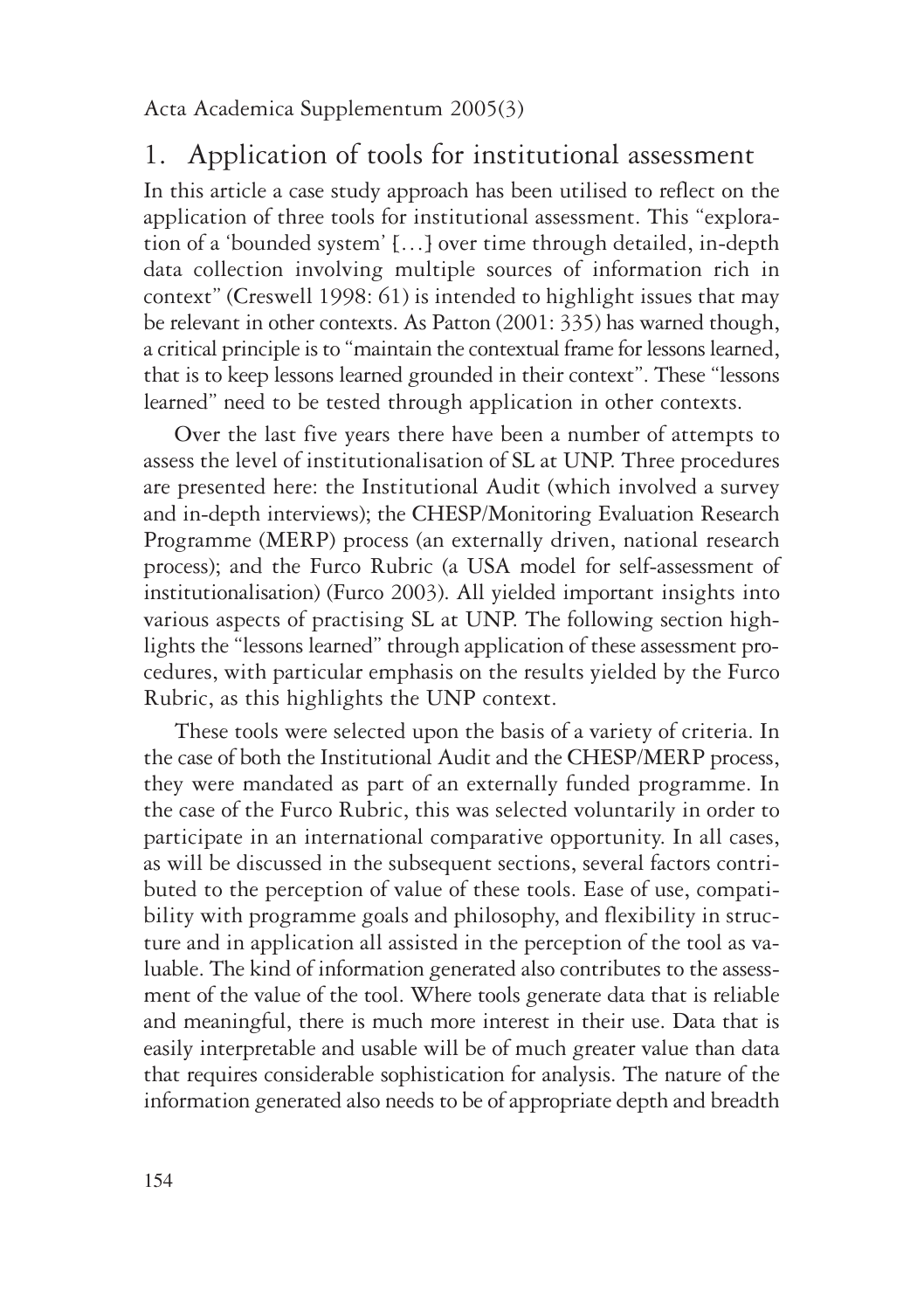to meet the needs of the programme participants, as well as institutional leaders.

# 1.1 Institutional audit

An institutional audit was completed in 1999 as part of the CHESP Programme (UNP 1999). The institutional audit was intended to provide an indication of the nature and extent of SL type activities on campus and thus provide a foundation for the institutionalisation of SL.

## 1.1.1 Tools and procedures

A survey was constructed asking key questions regarding community engagement. This was mailed to a sample of academics. The audit was conducted in a focussed manner with an initial screening letter to heads of schools and directors of disciplines to establish which participants would be more suitable for the survey. Despite having an individually selected target group, there was a very poor response rate to the survey — only 20 out of 59 of those targeted responded (34%). The original survey was followed by a qualitative study consisting of 23 in-depth interviews with University staff involved in SL. The sample was drawn from the list of staff selected for the survey. Members of the executive, deans and heads of schools were targeted. Further, certain survey respondents requested a follow-up call or visit on their returned questionnaires; these staff members formed the core of "champions" where the interview process began. These "champions" were asked to recommend others who should be interviewed, resulting in the final sample 23 staff members.

A semi-structured interview format was used which explored the following questions:

- What SL or community-based activities are you currently engaged in?
- How are communities selected or targeted?
- Which students are involved in this work?
- How do you find doing this kind of work in the University system?
- If a SL office was to be established, what would your reaction be?
- What functions could this office perform that would assist you with your current work?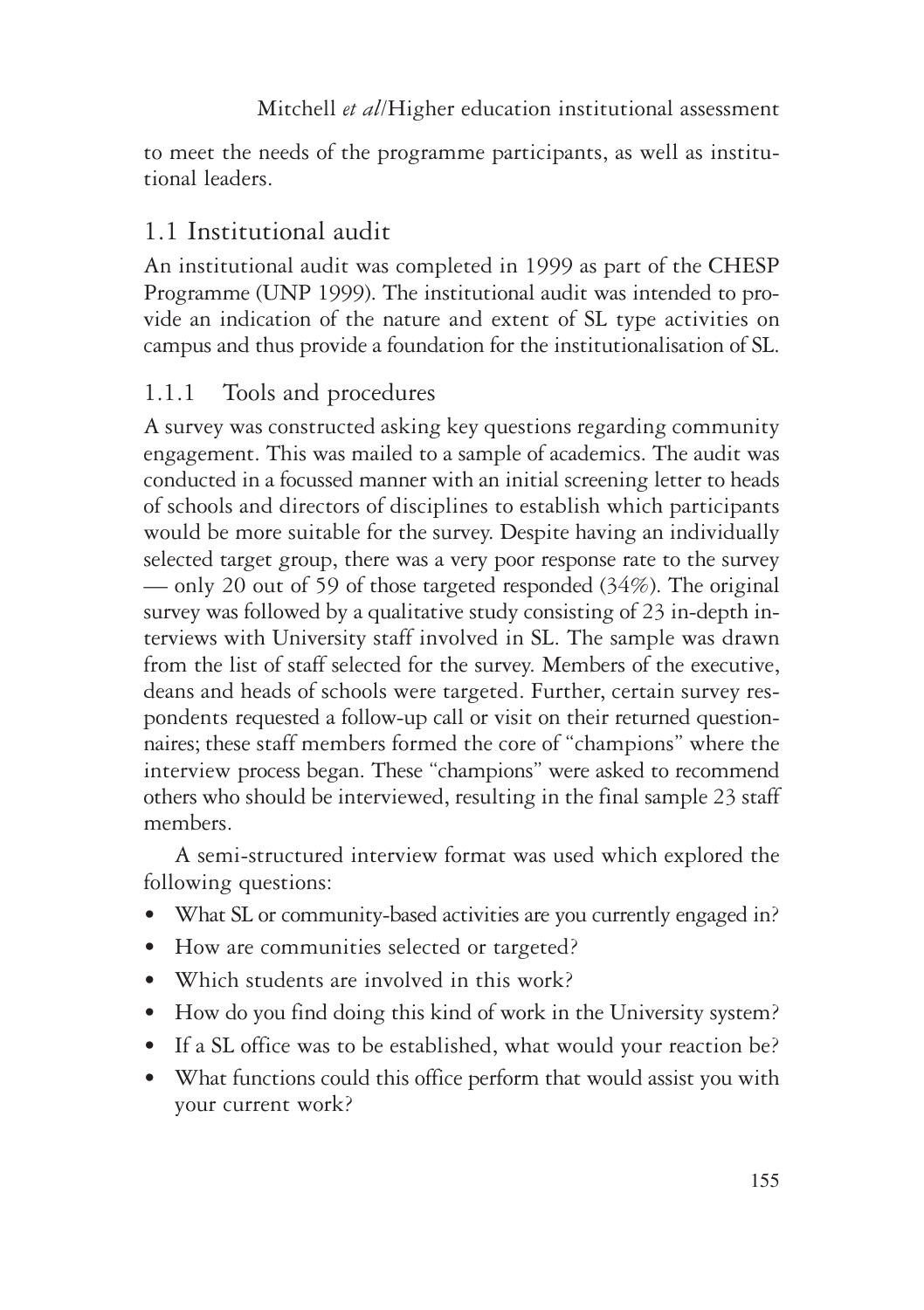The responses received from staff were clustered around a series of common themes. References were made to lack of staff recognition and reward within the institution for people participating in this kind of teaching and learning pedagogy. Many people expressed concern at their own lack of capacity for SL and felt there were no structures offered by the institution to solve this. Further, the perception was that the administration was inflexible in terms of accommodating activities that fall outside of the "traditional". Staff also highlighted a number of factors that they felt the institution should address to facilitate SL: logistics (particularly transport); partnership development with various off-campus bodies; staff development and capacity building as indicated above; student support; and research and publicity.

### 1.1.2 Strengths

The audit was a useful first step in "taking the service learning pulse" of UNP and revealed a great deal of activity that may not otherwise have been recognised. The information that was gathered painted a picture of the experiences of SL practitioners. The mail survey resulted in invitations for future conversations, which ultimately assisted in identifying SL "champions" at UNP.

## 1.1.3 Limitations

The low response rate to the survey is of concern. There are possibly numerous activities that have not been identified. Future audits will have to be backed by authority (originating from an executive member) to ensure they are taken seriously and to improve the response rate. The collected information remains a "database" if it is not acted upon.

## 1.1.4 Utility at UNP

The major use of the institutional audit was to serve as a catalyst for gathering SL practitioners and encouraging conversation. As a measure of institutionalisation it was limited. The institutional audit could, and should have been used more fully to inform the way in which SL was developed at UNP. In particular, the identification of a range of discipline-based initiatives with established links to various communities could have formed the basis for strengthening existing community partnerships. Thus, this procedure had the potential to both measure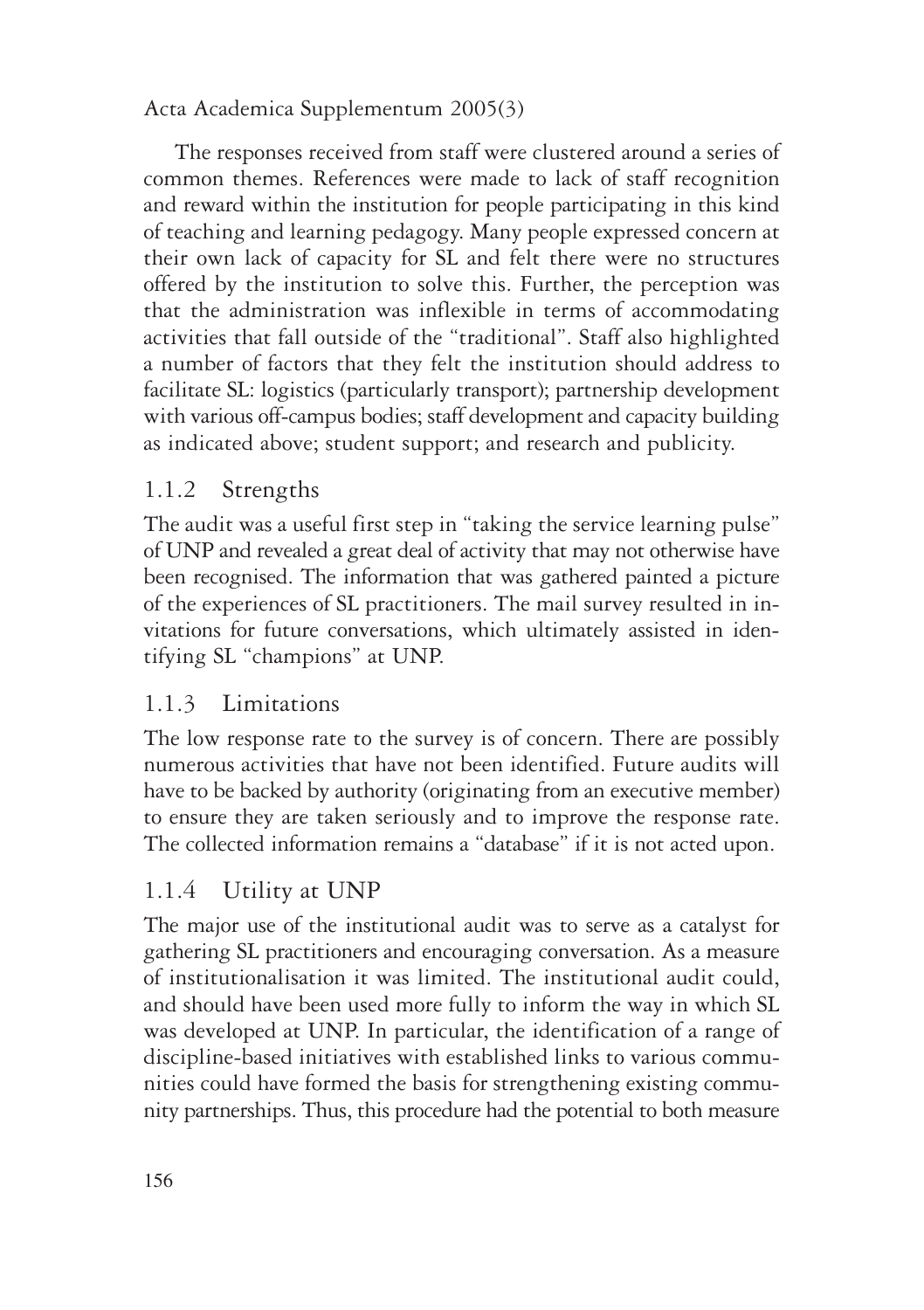the extent of SL activity as well as to inform institutionalisation activity. However, the audit did not result in consolidation and development of activities. The CHESP project decided to shift its focus to a single specific geographic community (with whom no one had previously worked), instead of building on the findings of the institutional audit, which had identified multiple community and service provider relationships that had been built across the various disciplines. Another difficulty was that the CHESP project funded a small number of selected modules, which meant that the broad range of SL-type work across schools and programmes that had been identified in the institutional audit was not built on through the project.

# 1.2 CHESP/MERP

The initial monitoring and evaluation of SL at UNP was largely driven by an externally controlled Monitoring Evaluation Research Process (MERP), which was initiated by the CHESP Project. One of the aims of the MERP process was to gather standardised data from the eight participating campuses to provide evidence to lobby the national Department of Education to prioritise SL in higher education.

## 1.2.1 Tools and procedures

SL staff participated in the completion of templates and logic models. (Templates described the intended learning outcomes of each SL module, while the logic models set out the approach for analysis of the potential outcomes for each of the parties involved.) SL staff further administered pre- and post-module implementation questionnaires to students, off-campus partners and themselves. Where possible they conducted interviews or ran focus groups with their off-campus partners. Finally, narrative and financial reports were completed for each module at the end of their implementation cycles. These provided a narrative on experiences derived from the individual module as well as an indication of the running costs of such a module. The narrative reports were then meta-analysed in an attempt to provide a picture of the institutional state of SL. The institutional report (UNP 2002) provided feedback to the funders on UNP's progress with respect to:

• conducting an audit and analysis of community service initiatives at the university;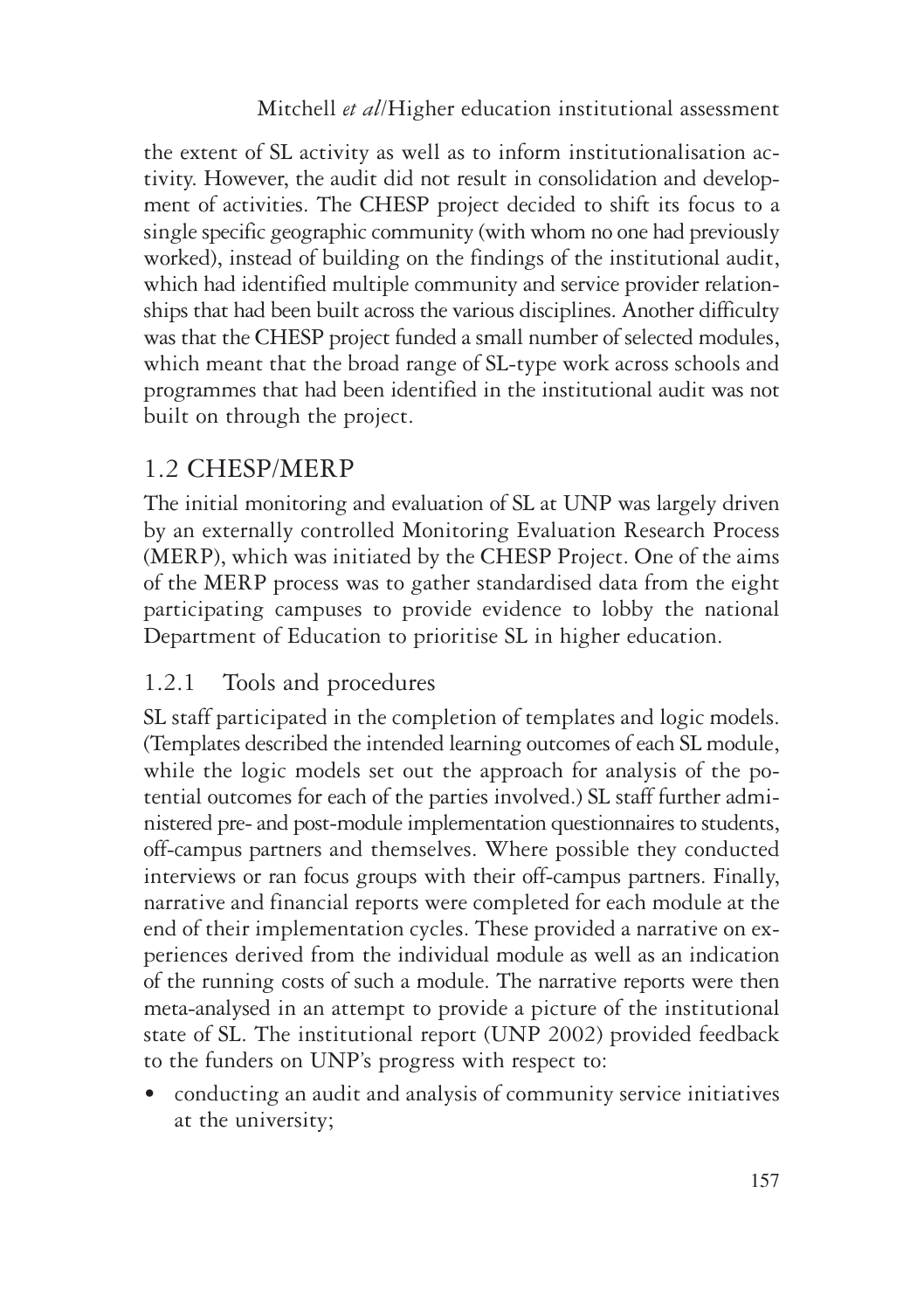- the development of effective pilot SL programmes;
- building the capacity of community, academic, and service sector persons involved in SL;
- acquiring resource materials to support the development and research of SL;
- monitoring, evaluating and researching SL programmes;
- creating a university based research group;
- informing and implementing university policy and practice on community engagement and SL, and
- monitoring costs related to the development and implementation of SL modules (adapted from CHESP 2002).

# 1.2.2 Strengths

The MERP approach to institutional assessment encouraged a level of rigour and reflection from staff that may otherwise not have occurred, given its time-consuming nature. More specifically, the instruments (templates, logic models) require one to analyse SL in terms of the outcomes for all parties involved. The process further encouraged systematic data collection through questionnaires, interviews or focus groups.

## 1.2.3 Limitations

The instruments themselves stemmed from a positivistic research paradigm, which may not be the most appropriate for SL research, where knowledge is often seen as socially constructed. Further, the instruments were unsuitable for some populations either due to illiteracy or irrelevance (for example, some modules' off-campus partners were bereaved children or illiterate farm workers). Interviews and focus groups are time and labour intensive. Therefore most module co-ordinators opted to use the questionnaires, which did not provide the same depth of data.

Beyond the level of individual modules, this process revealed little about "institutionalisation". The institutional report did little more than report on UNP's compliance with the funders' requirements and was not used within the organisation as a tool for reflection and planning.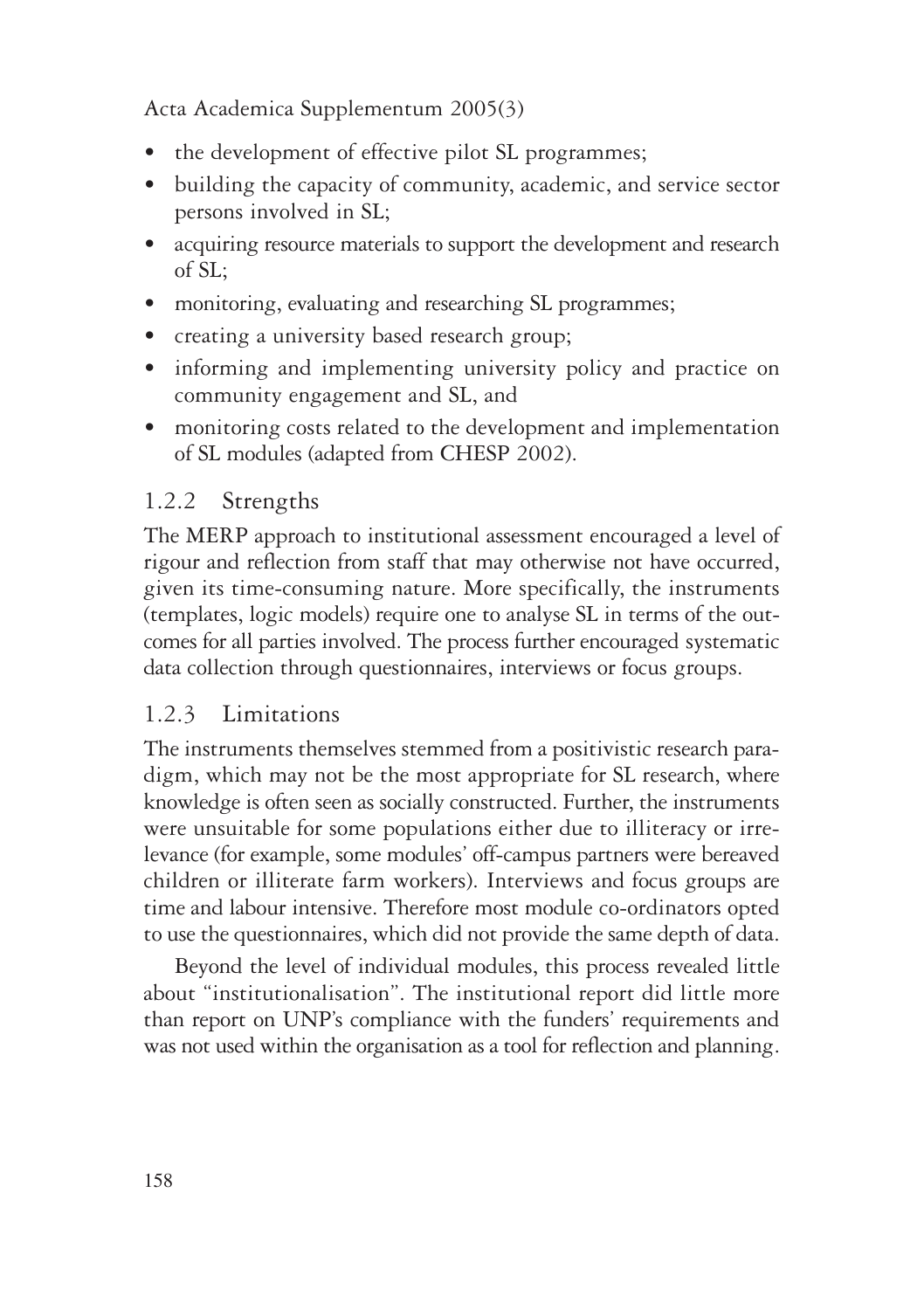### 1.2.4 Utility at UNP

This process therefore had little utility as a measure of the institutionalisation of SL in the institution. Some of the instruments may have been useful at the level of the individual discipline, but overall they seemed to burden staff members who were already stretched by their SL activities.

In terms of the gleaning information needed to inform institutionalisation of SL at UNP, the utility of this process was limited by the "one size fits all" model for assessment. There appeared to be a conflict between the standardised assessment methods intended to serve multiple modules at multiple institutions in a uniform manner, and the potential for attention to unique and distinct characteristics of individual components and contexts. These unique and distinct characteristics may, in fact, be more important as explanatory factors in understanding and analysing institutionalisation.

Further, the MERP focus on evaluating individual modules did not facilitate an exploration of a programme-wide approach to SL, or the integration of the work into disciplines and schools, and indeed the institution. In future, mechanisms would need to be developed that would balance the needs of a national research project (MERP) with the desirability of decentralised research and discipline-based publication. Some experiences with achieving such a balance are described later in this article. In addition, alternative procedures and instruments for use with diverse populations and perspectives need to be explored.

### 1.3 The Furco Rubric

In 2003 a decision was taken for UNP to discontinue its involvement in the national CHESP project. It seemed appropriate, then, to reflect on the status of the institution with respect to SL, without the impetus provided by an external funder. Two members of staff who had participated in the national CHESP project<sup>4</sup> decided to use the well-known Furco Rubric (described below) to guide this reflection process. This

4 Two of the authors, Mitchell and Trotter, were two of the three staff members identified as part of a UNP team ("core group" consisting of academic, service provider and geographic community representatives) chosen to participate in the CHESP project from 1999 to 2002.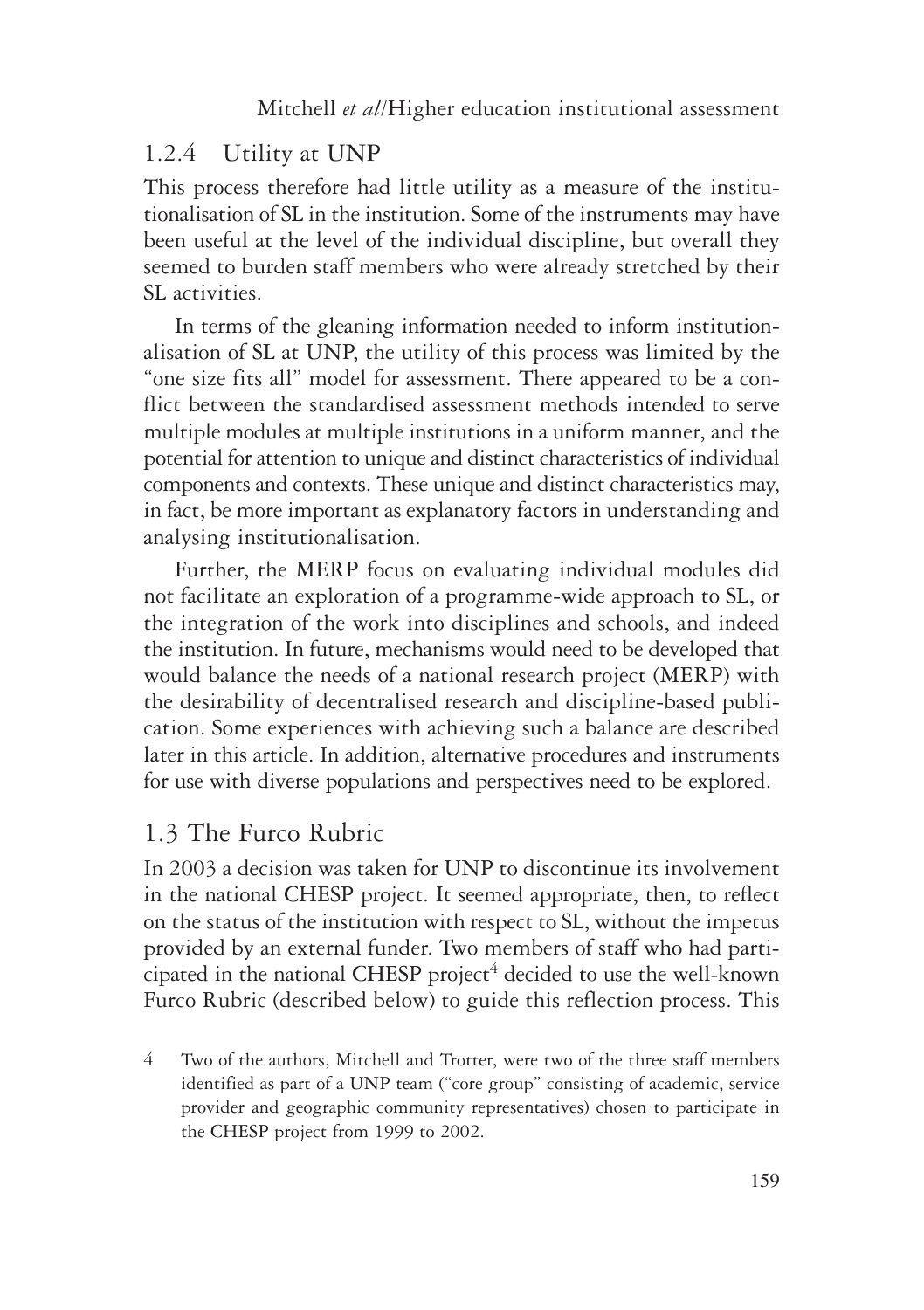reflection was conducted with the assistance of colleagues from the US and Canada and formed the basis for an international comparison (Gelmon *et al* 2004). In addition the university executive member who had been responsible for overseeing SL was asked to participate in this assessment process.

# 1.3.1 Tools and procedures

The "Furco Rubric" (Furco 2003) was designed to provide a consistent assessment tool to assist institutions both in self-assessing their progress in the institutionalisation of SL and to serve as the basis for strategic planning and implementation of enhanced SL and related activities. It builds upon earlier work initiated by Washington State Campus Compact in the USA (Kecskes & Muyllaert 1997), and draws upon lessons learned through research conducted through the Western Region Campus Compact Consortium (Furco 2002).

The framework of the Rubric consists of three stages of institutionalisation and five dimensions. These are described in detail elsewhere (Furco 2002  $\&$  2003). The three stages are:

- Critical mass building
- Quality building
- Sustained institutionalisation. The five dimensions are:
- Philosophy and mission of SL
- Student support for and involvement in SL
- Staff support for and involvement in SL
- Community participation and partnerships
- Institutional support for SL.

UNP's position on the various stages of the rubric is briefly presented below (a more detailed description can be found in Gelmon *et al* 2004).

• Philosophy and mission

Although SL is cited in the strategic initiatives document of the university, it does not appear to be "part of the primary concern of the institution" (Furco 2003:1).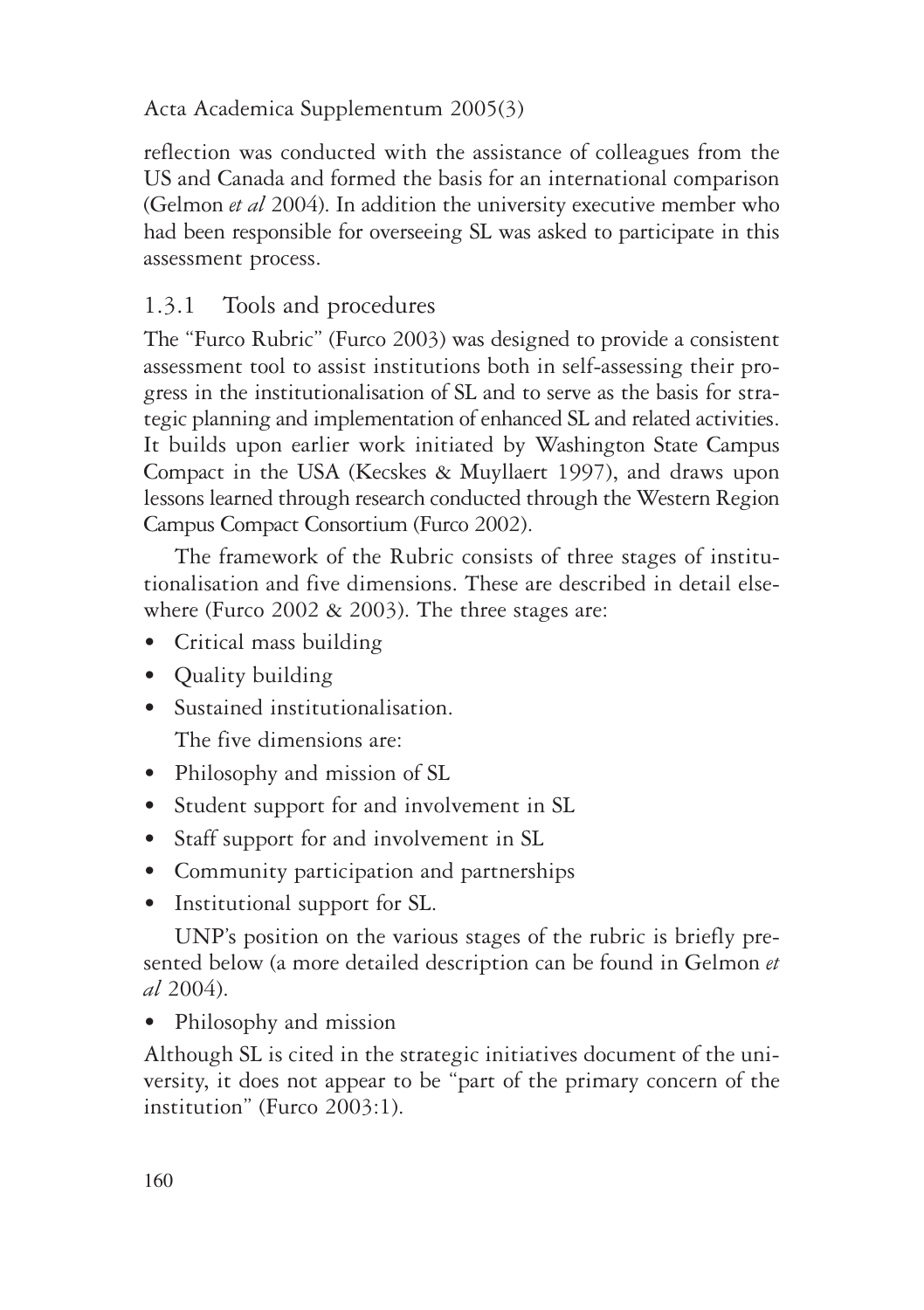It appears as though the institution is divided into two distinct groups, when attempting to identify how faculty define SL. The majority of staff fall into Stage One (Critical Mass Building) where there "is no campus-wide definition for service learning" (Furco 2003: 1). Many do not know about SL and those who practice some form of engagement use a variety of terms for this purpose. However, a small minority are in Stage Two (Quality Building), where participation in the CHESP project enabled the team to arrive at "an operationalised definition for SL on the campus" (Furco 2003: 1). If, as Furco recommends, a common definition is central to institutionalisation, UNP still has considerable ground to cover. This is compounded by the fact that in the South African context, arriving at a single term for SL-type practice, has been difficult and there is still a lack of agreement over core terms, such as "community" (Nuttall 2000).

Student support/involvement

In this particular dimension "there is no campus-wide mechanism for informing students about SL modules, resources, and opportunities that are available to them" (Furco 2003: 3), and SL options in which service is integrated in core academic modules and are limited to only certain groups of students in the academy (such as students in certain majors, honours students, seniors, etc). Further to this, the campus has neither formal nor informal mechanisms for encouraging students to participate in SL.

With regard to student leadership, UNP remains at the Critical Mass Building stage. There are "few, if any, opportunities on campus […] for students to take on leadership roles in advancing SL in their departments or throughout the campus" (Furco 2003: 3).

• Faculty support/involvement

Out of a total of 70 disciplines, only 16 disciplines (approximately 22%) were identified as performing some kind of off-campus engagement. However,

[...] very few members know what service learning is or understand how service learning is different from community service, internships, or other experiential learning activities (Furco 2003: 2).

UNP has suffered in its development of a SL critical mass through changes to leadership. A number of "service learning champions" have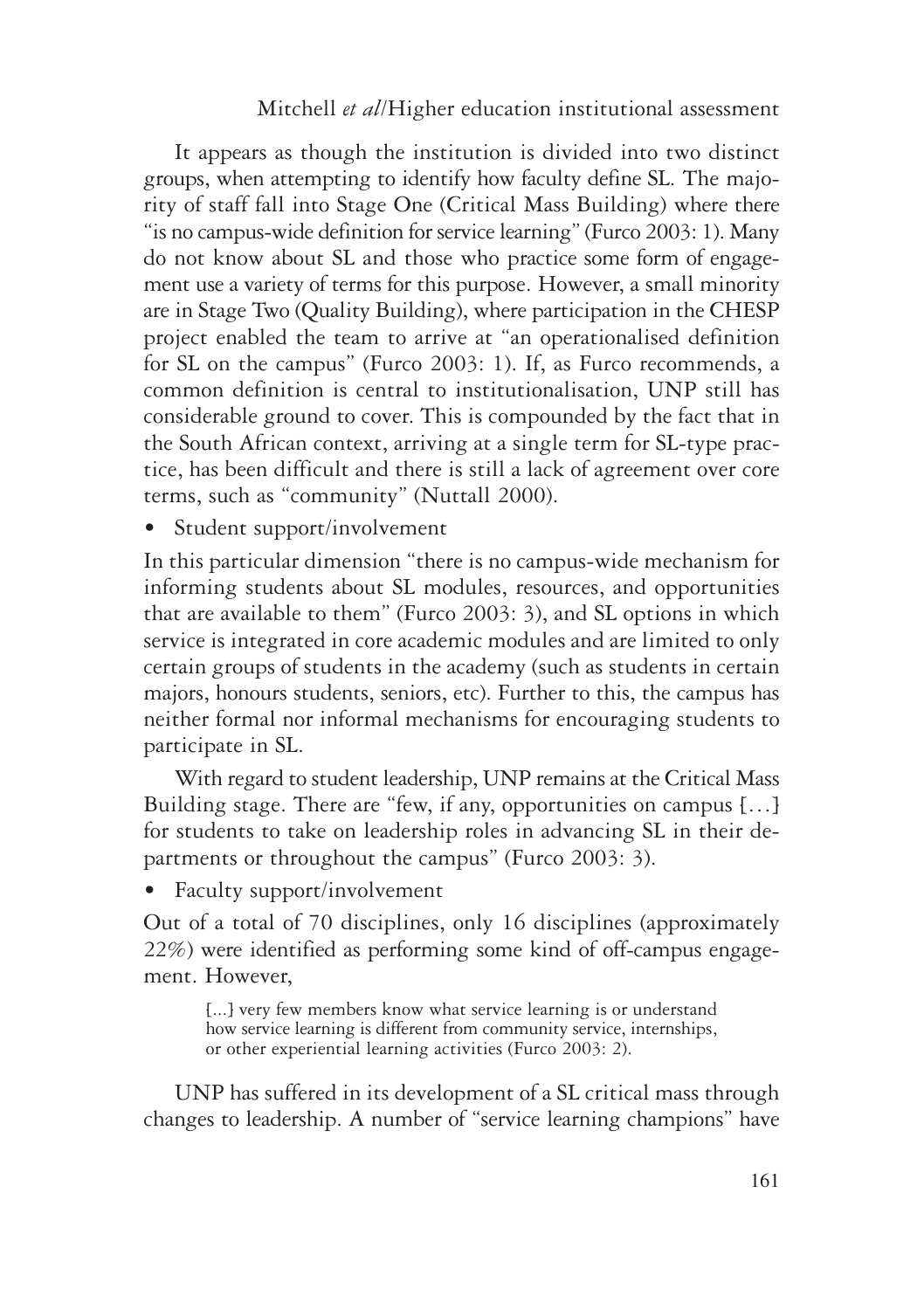left the institution for appointments elsewhere. Still, staff development seminars on various aspects of SL are being offered through staff development units (such as the Quality Promotion Unit and the University of Natal) as a means to build support for SL.

UNP appears to be located in the Quality Building stage where "there are only one or two influential faculty members who provide leadership to the campus' service learning effort" (Furco 2003: 2). Although criteria apparently exist at UNP for the promotion of staff on the basis of "community service" activities, it appears as though there is no institutional record of promotion based on this criterion, similar to that noted by some authors such as Schneider (1998). Thus, UNP is situated in Stage Two — Quality Building where

[...] although faculty members are encouraged and are provided various incentives (mini-grants, sabbaticals, funds for service learning conferences, etc) to pursue service learning activities, their work in service learning is not always recognized during their review, tenure, and promotion process (Furco 2003: 2).

• Community participation

In his recent analysis of change in South Africa, Du Pre (2003: 11) noted that

[...] community participation has become part of higher education planning. Many higher education institutions have established departments to develop links with the community.

There is no centre for community partnerships at UNP. It has been debated whether such a centre should be established to maintain links with communities, or whether a decentralised model is preferable. Holland (1997: 36) notes that a central office is able to "provide leadership and assistance, and [is] seen as a powerful force necessary for a sustained or expanded effort". However, such a centre could also be viewed as potentially inhibiting the interests of others on campus. Further, community partnerships are often built around individual relationships that academic staff invest in and thus a decentralised model would assist in sustaining these.

It would appear, that while UNP on the whole is at Stage One — Critical Mass Building, where few community agencies are partnered with the university, those disciplines that are involved in SL have well-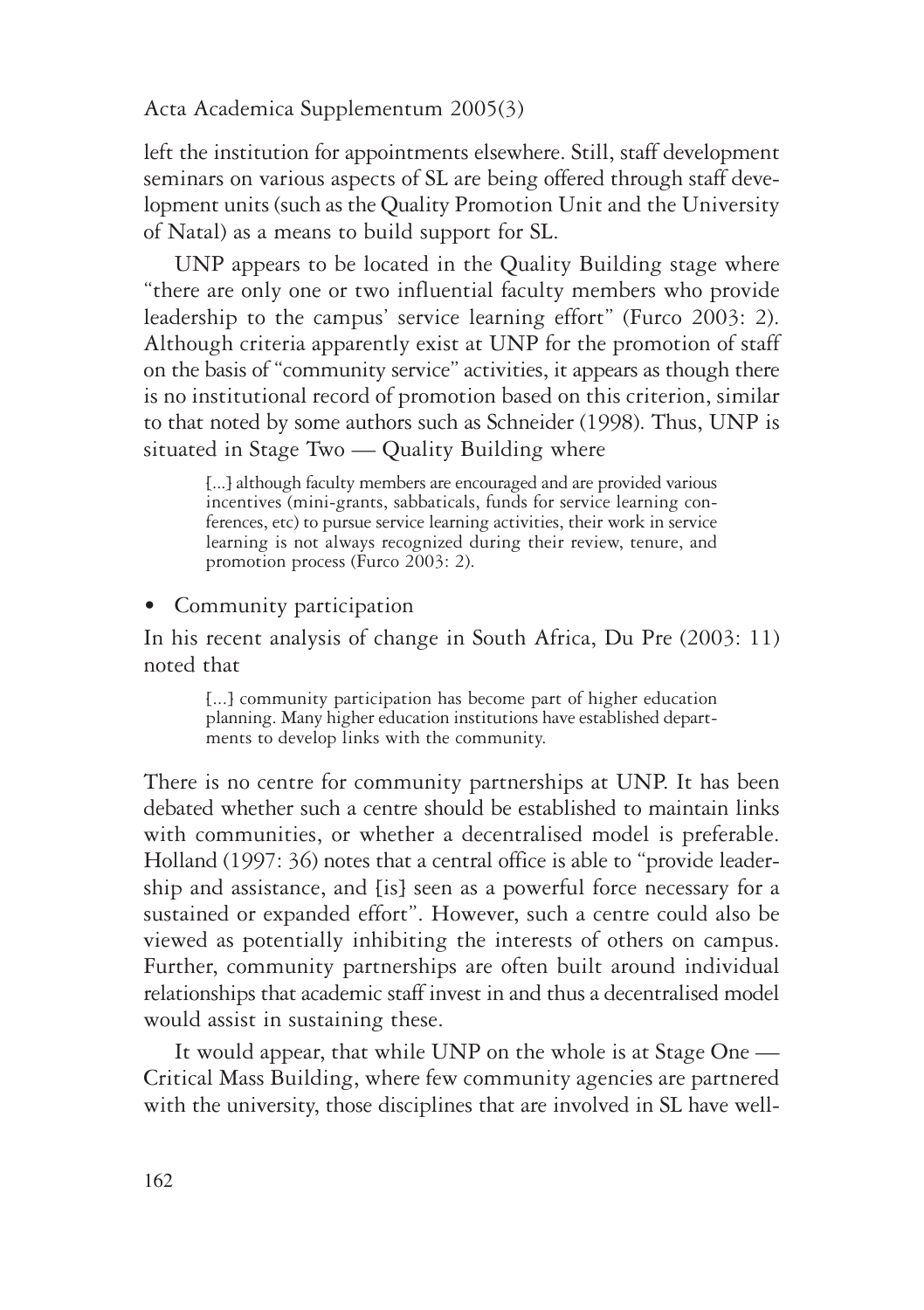established and successful relationships with off-campus partners. Indeed, certain disciplines have exceptional relationships with service providers. Both parties feel the relationship is secure enough to make requests about potential projects or suggested changes to existing programmes. For example, the Keep Pietermaritzburg Clean Association and the Political Science department have a relationship which allows the lecturer to contact the association and request their participation in a SL internship. Indeed, the association is able to meet with lecturing staff and offer suggestions to improve future collaboration.

• Institutional support

As mentioned above, at UNP there is no campus-wide co-ordinating entity that is devoted to assisting in the implementation, advancement, and institutionalisation of SL and there are no academic staff whose primary responsibility it is to institutionalise SL.

Regarding policy development, the

[...] institution's official and influential policy-making board(s)/ committee(s) recognise service learning as an essential educational goal for the campus, but no formal policies have been developed (Furco 2003: 5).

While a policy document was drafted as part of the CHESP process, the process of ratification was never completed due to the fact that further information was required regarding the implications of implementing the policy, such as the costs to the institution, and whether SL should be centralised or decentralised. Further policy development has become problematic with the current institutional merger process.

With regards to funding, SL activities have been supported by both "soft" money (short-term grants) from sources outside the institution as well as "hard" money from the institution. It seems self-evident that institutional support will be stronger when there is a commitment of "hard" resources in terms of financing, staff positions, central academic resources to support module and partnership development, and related resources.

## 1.3.2 Strengths

The process of institutionalisation of SL is context-specific as this UNP narrative illustrates, yet the rubric can offer a useful common assess-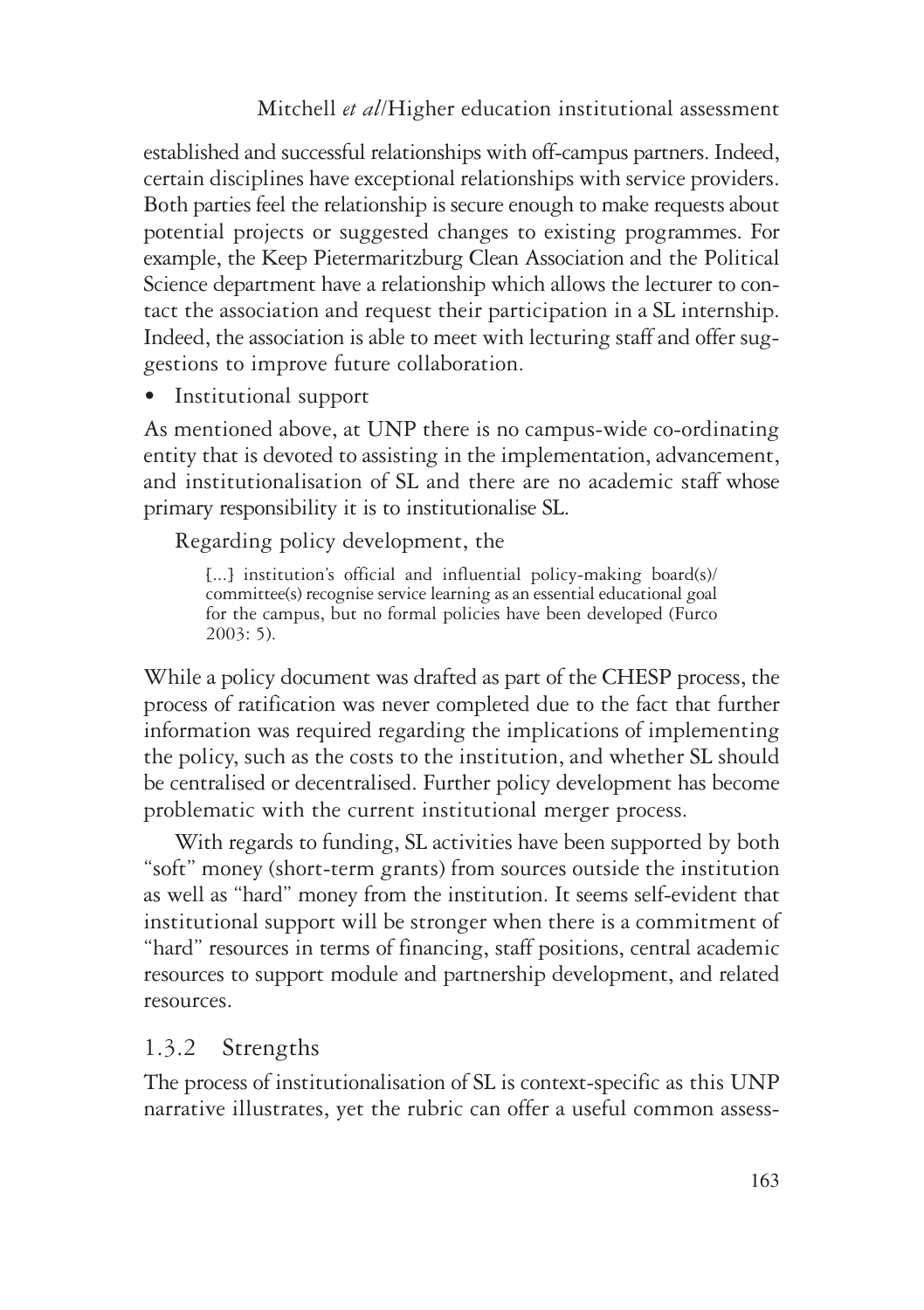ment tool regardless of the part of the world where it is used. It reminds institutions to evaluate and measure their progress in areas that are important in the success of SL programmes and their institutionalisation.

### 1.3.3 Limitations

The Rubric assists in providing a point-in-time "snapshot" rather than a "motion picture" perspective. Over time one would hope and expect to see movement across the dimensions.

The Rubric fails to address the issue of competing institutional or programmatic priorities when applying the category of "philosophy and mission". An institution such as UNP may espouse community responsiveness in its mission statement, but other aspects of the mission may in fact result in competing priorities, such that at any one time an institution may be placing more or less emphasis on an element of the mission statement. This is difficult to operationalise, but has a profound impact on the support for institutionalisation of SL.

The Rubric further fails to emphasise the role of resources and their importance in institutionalising SL. Resource availability may be inferred in some of the dimensions, but in an era of budget constraints it may be more helpful to be able to address resource issues explicitly as part of the self-assessment process.

The "stages" provided by the Rubric may not be sufficient for capturing an institution's progress or lack thereof. For example: a Stage zero (preceding Critical Mass Building), would accommodate those institutions that are still conceptualising the idea of SL before they have even begun to build critical mass. One might also consider adding a Stage Four, which would be the stage in which SL is assumed to be part of the institution's daily teaching and learning practice, but still allow room for further growth, development and improvement.

## 1.3.4 Utility at UNP

Evaluating institutionalisation of SL at UNP through the Rubric reveals the following picture: Over the last year, critical mass building at UNP has definitely slowed, and in some places has retreated instead of advanced. There are fewer faculty involved at a co-ordinating level than a year ago, in large part due to the end of the CHESP grant. While a backward movement is evident, UNP's status one year ago may have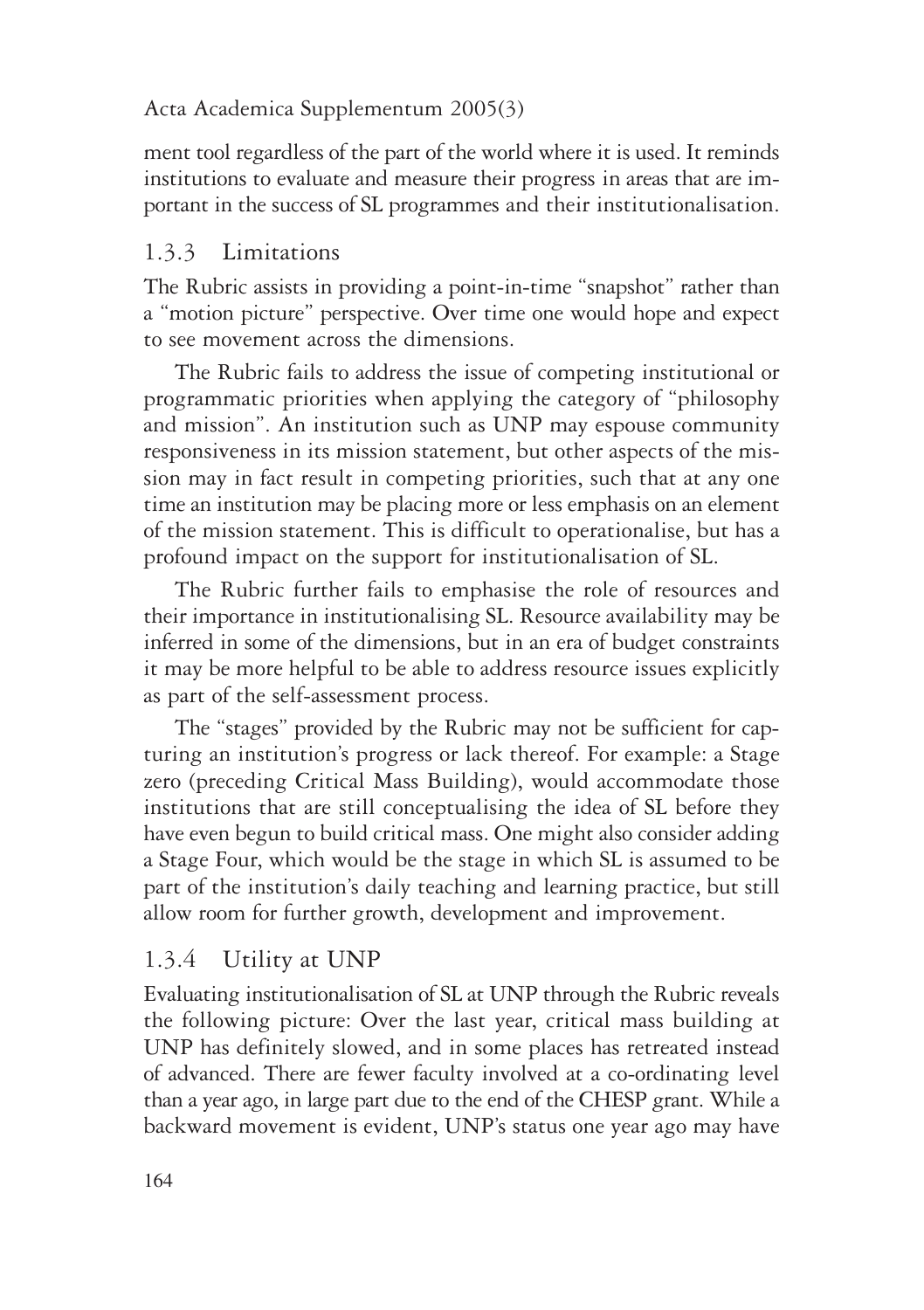been a false reading of the state of SL because it was driven by external forces (a grant and reporting responsibilities) rather than by an institutional commitment beyond the grant. If the institution did not own the process then the question of sustainability arises: would the gains made in institutionalising SL during the CHESP process have been sustained in the longer term if leadership support or funding had continued? The UNP experience offers a practical reality for any institution currently dependent on soft funding for sustaining its SL initiatives.

While external direction and interference can complicate such institutionalisation processes, many of them are unavoidable. This is particularly evident in the South African context where quality assurance is a prime example of an externally mandated process. However, this is a national process driven by the South African Department of Education — not an international funder. The relevance of this point is that funders often have agendas beyond simply "institutionalising service learning". Thus, one could argue that it is not the external influence that is the "problem", but rather the challenging issue of attaching funding to this influence. Compliance with funders' requirements is sometimes contrary to the developmental processes taking place within the institution and in fact one could argue that this may seem to be the foundation of barriers to progress. For example, the collaborative ethos that was fostered on the UNP campus was sometimes undermined by the considerable number of compulsory meetings convened to meet the demands of CHESP and MERP for compliance with the funding. This sometimes led academics to feel that participating in a SL network was more of a burden than a benefit.

The diversity of approaches to SL that different disciplines offer make the completion of the Rubric difficult. Ultimately the question is where the campus is in terms of institutionalisation. Across most of the dimensions, UNP is still in capacity building (Stage One). However, mechanisms have been put in place in order to advance beyond this stage (for example, the placement of SL in the strategic initiatives document). There is a need for considerably more support from the institution itself to make substantial progress in institutionalisation.

Unfortunately, as of mid-2004, university priorities are focused on the recent merger, and further developments in SL have been placed on hold until after the initial effects of the merger are complete. At that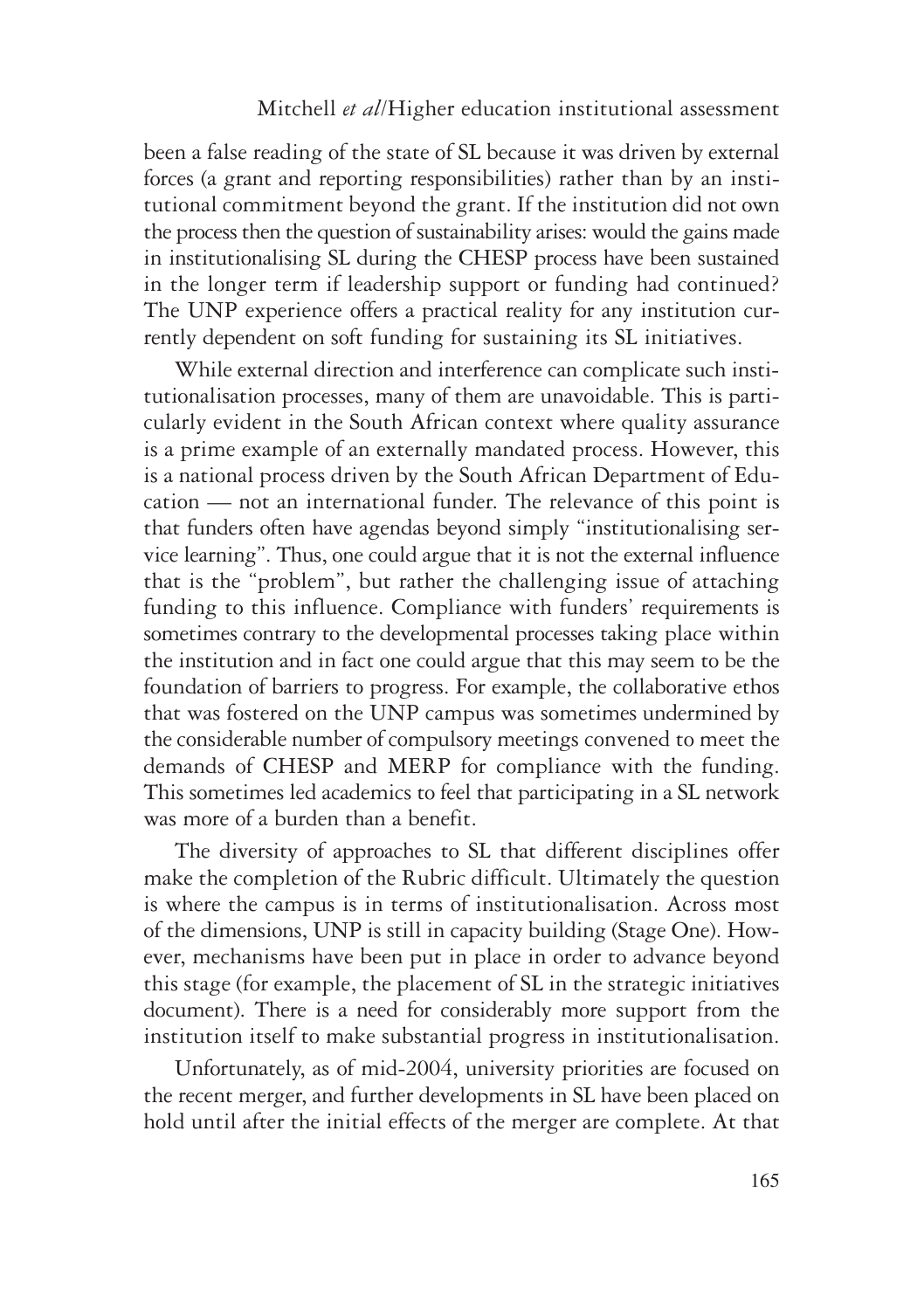point, in order for SL to become institutionalised, a central office headed by an academic may be of key importance in order to support, facilitate and advocate for SL at the new university. It will also be important to gain support from the new academic/administrative leadership. Throughout this time period, however, those already providing leadership for SL will continue to provide support and information to colleagues, and to further raise awareness through presentations and publications.

# 2. Reflections from outside South Africa

These three efforts to study institutionalisation at UNP can be further examined through the lens of activities outside of South Africa. One would hope that concerted efforts to develop SL and related programmes would demonstrate how institutions would advance with respect to institutionalisation. Anecdotal reports at conferences, postings on websites and journal articles tell stories of individual accomplishments. Yet, even structured and systematic efforts have not produced the kind of changes that might be anticipated, such as the lack of "significant advancement in the institutionalisation of service learning on the forty-three campuses" reported by Furco (2002: 61). As demonstrated by the UNP case, institutionalisation is a function of multiple variables — both internal and external — and may not proceed smoothly or systematically, despite good intentions and careful scheduling and planning.

# 2.1 Participating in multi-site collaborations

One of the key lessons identified by the UNP research is that an individual institution may be compromised in its ability to make progress at its own pace because of guidelines and constraints imposed by a largescale funding project. Thus, while UNP drew benefit from CHESP/ MERP in many ways, the institution's own areas of concern sometimes needed to be compromised in order to adhere to the schedule of projectdefined activities. Several national or regional demonstration projects related to SL and community-based education in the USA have not specifically studied institutionalisation, yet similar challenges of synchronising local and national goals and needs have been identified. For example, a multi-year project involving ten USA universities studying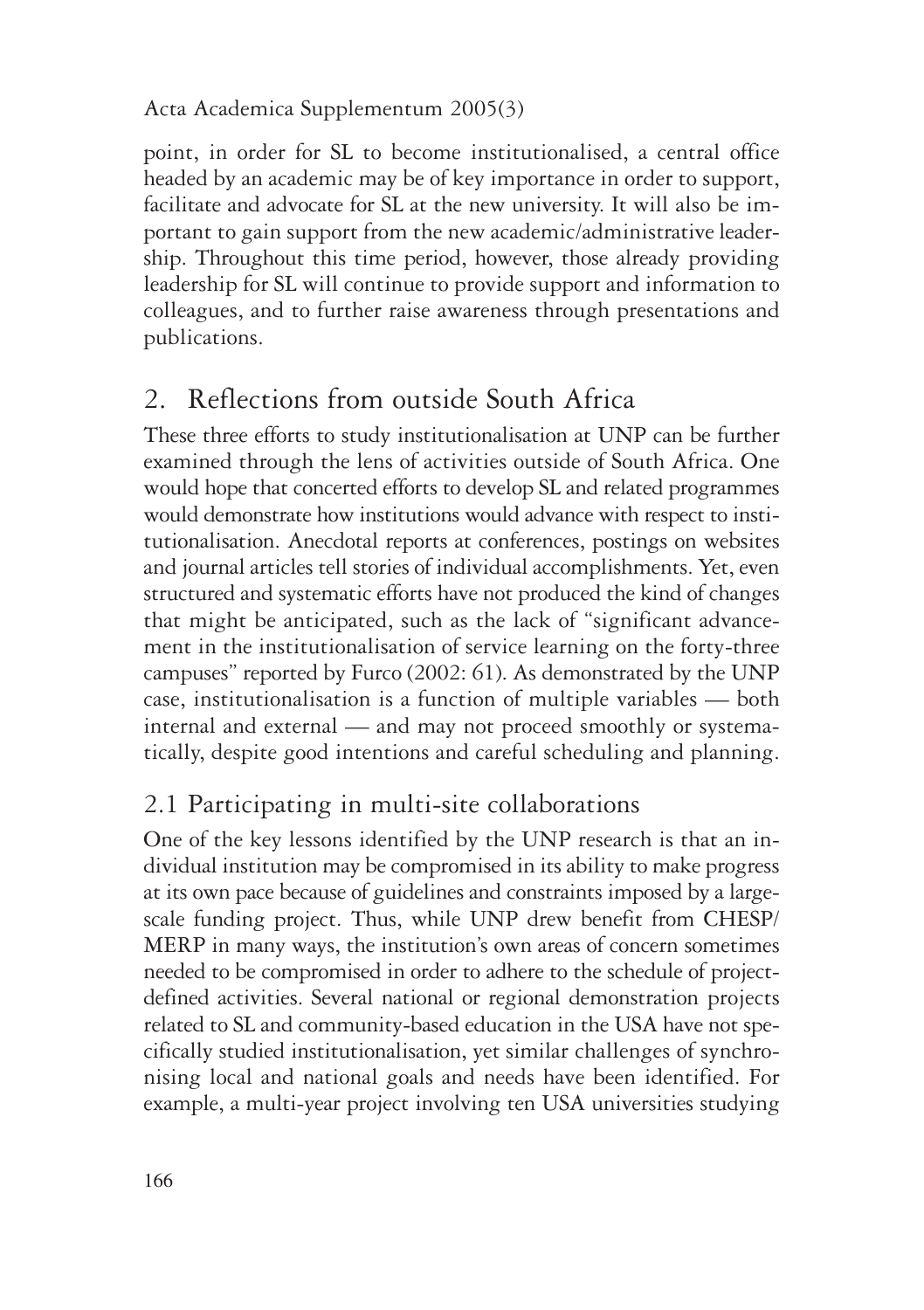community-based health professions education found that participation in a national project increased the local visibility and validity of the work (Gelmon & Barnett 1999). Such a benefit could be cited by UNP, as the CHESP participation gave the institution and its representatives visibility and opportunities that might otherwise not have been as readily available. Yet the same USA project identified barriers across the participating sites such as differences in disciplinary or institutional approaches; conflicts in scheduling; challenges involving common instrumentation; and limited resources. Each of these barriers is relevant to the UNP experience, and potentially compromised its individual progress with respect to institutionalising certain key elements of SL.

Similar findings were observed in a USA-based national study of the integration of SL at 20 institutions, in this case involving a variety of health professions disciplines (Gelmon & Holland 1998). The Health Professions Schools in Service to the Nation (HPSISN) sought to study the development and institutionalisation of SL in medical, nursing, dental, pharmacy and other health professions education programmes. Benefits identified during the HPSISN evaluation included opportunities for collaboration, facilitation of networking, rapid access to information, enhanced opportunities for dissemination of findings, and accelerated learning through collective experiences (Gelmon & Holland 1998). These were most powerful in the early stages of the project when sites were beginning their exploration of SL, with external funding and national recognition providing a "jump-start" to accelerate campus activities. By the latter stages of the three-year project, issues of sustainability became prominent and were largely dependent on individual institutional commitment to the SL programme. As institutions progressed at different rates, participants found common evaluation and research methods to be of less value, seeking instead to focus on their own individual needs, accomplishments, and challenges.

Again this mirrors the experience of the CHESP participants, where, through the CHESP project, opportunities to network and participate in joint problem-solving resulted in "accelerated learning". While pioneers at UNP gained in their understanding of SL as a teaching and learning pedagogy, this did not mean that the institution was ready, or indeed capacitated, to implement, or monitor practices similar to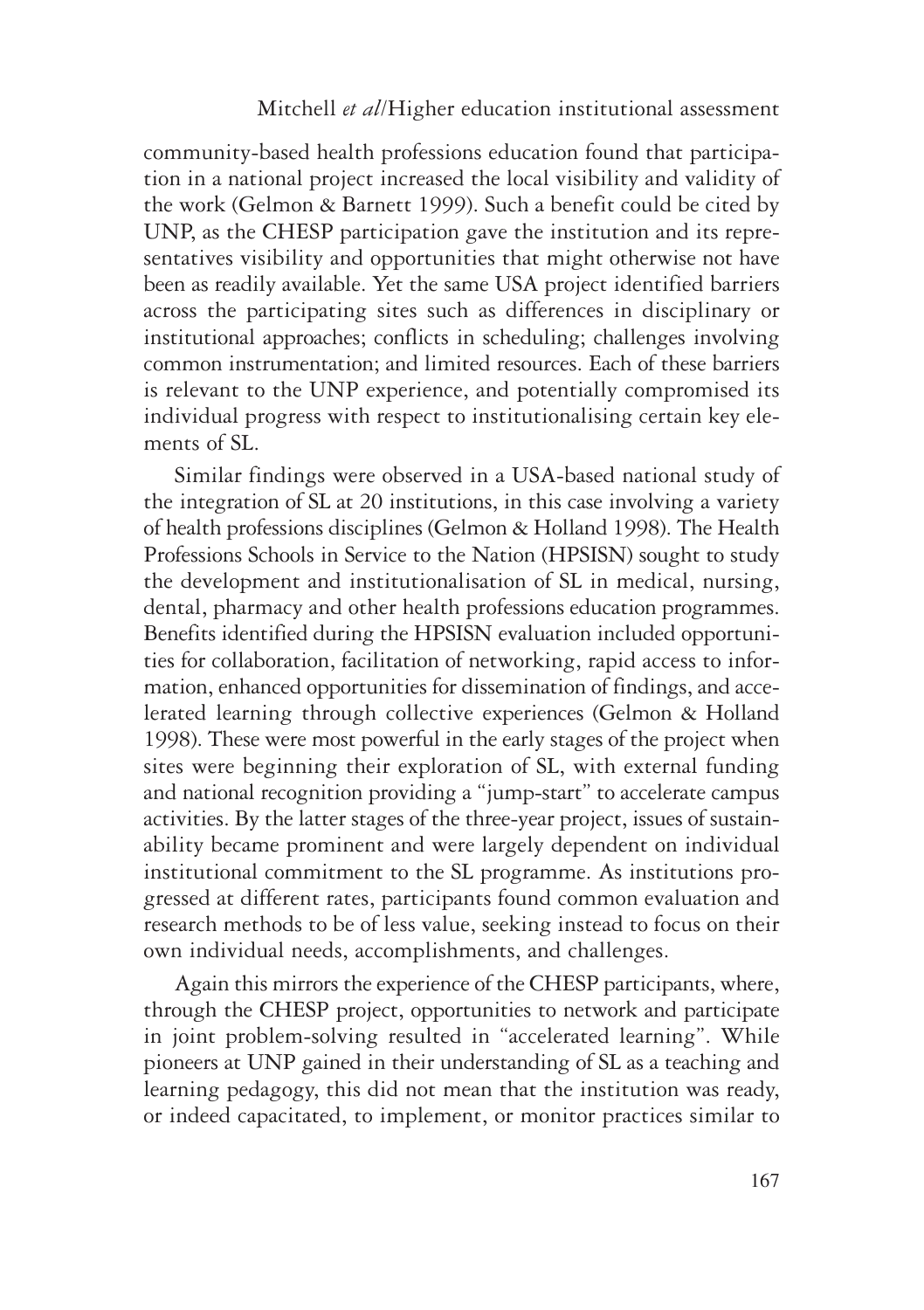other South African institutions, or in the manner proposed by the national project leaders and evaluators. The central issue appears to be a "goodness of fit" dilemma, where, as is described above, unique and complex contextual factors and processes seldom create barriers for the institution to fit comfortably within a particular imposed frame or model.

# 2.2 Linkage of self-assessment to strategic planning

The use of self-assessments such as an institutional audit echoes some of the experiences seen in the USA, in particular with respect to the self-assessment process undertaken in preparation for institutional accreditation (a process which some in South Africa have been examining as efforts to develop an improved system of quality assurance are underway). Self-assessment is intended to promote reflection and improvement, yet the process is sometimes constrained by the accreditation guidelines and there is disconnectness between responding to criteria and creatively identifying areas for planning and action. Institutions that have made a major commitment to SL and civic engagement may find that the guidelines for self-assessment (whether an audit list or a set of accreditation criteria) do not speak specifically to identifying those opportunities or linkages that may be most evident in the array of SL activities. Separate strategic planning and visioning exercises may identify these linkages, but such forward looking activities generally move beyond the minimum threshold response found in accreditation criteria.

A current example of this is found in work underway at Portland State University, in Portland, Oregon. This is an institution that has been recognised by many as a leader in institutionalising SL through redesign of the general education component of the undergraduate major to require community-based SL experiences as a graduation requirement; through innovative criteria for academic staff review and promotion that give value to the scholarship of engagement; and through reconceptualisation of the institution's role as a key player in the Portland metropolitan region as both a local resource and as a key player in community development and urban planning. The institution recently completed a two-year, internal strategic planning exercise that resulted in a clear statement of vision, values, and institutional priorities that form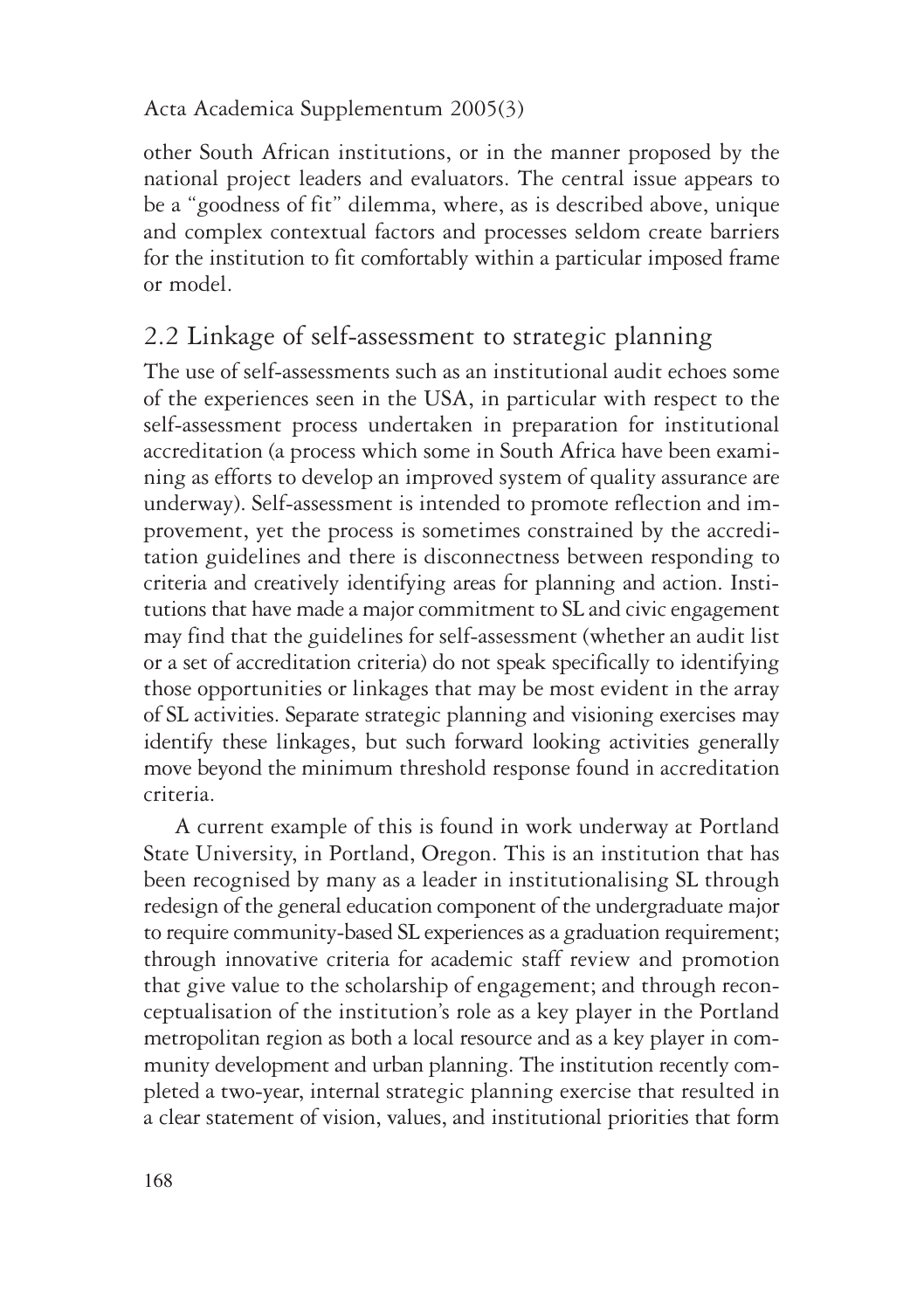the core of the strategic plan (Portland State University 2002). The institution is now engaged in a detailed self-assessment in preparation for its next review for institutional accreditation in 2005, and this process is heavily directed by the regional criteria for accreditation. The team leading the self-study is attempting, wherever possible, to create linkages between the current self-assessment and the strategic plan, yet in many cases there are not clear linkages. Further efforts to provide connections to internal self-assessments of civic engagement capacity, programmatic assessment, or departmental reviews muddy the waters even further, as each self-assessment tool has its own area of emphasis, and few if any appear to offer opportunities for linkage among these various examinations. Initiatives to integrate an understanding of institutionalisation of SL fall far behind when standardised audits and templates direct the self-assessment.

The challenge for higher education institutions is, therefore, to find ways to meaningfully engage with national processes in a manner which is useful to the individual university as well as the national accrediting body. For UNP, this is the quality assurance initiative of the Higher Education Quality Council of the Department of Education. Can South African universities steer the quality assurance process to develop criteria that are broad enough to fit multiple contexts, and still provide information that is useful for local action?

Two key questions for further research and relevant to this discussion have been raised by Holland (2002). These are: What is the linkage of SL planning and development with respect to overall campus strategic planning? In what ways does institutional commitment to SL promote implementation of other types of engagement activities? In the case of UNP, it is clear that the institutional audit for SL could have been a valuable learning tool. The disconnectness between this activity and other institutional planning, however, begs the question of how the purposes of the audit might have been better attained if there had been more explicit linkage to other institutional self-assessment processes. It is important to stress that simply because learning has been achieved, this does not mean an institution is capacitated to act on this new knowledge. The Furco Rubric is recognised as an extremely useful learning tool that was used to extract information from a complicated process. However this information was not translated into action.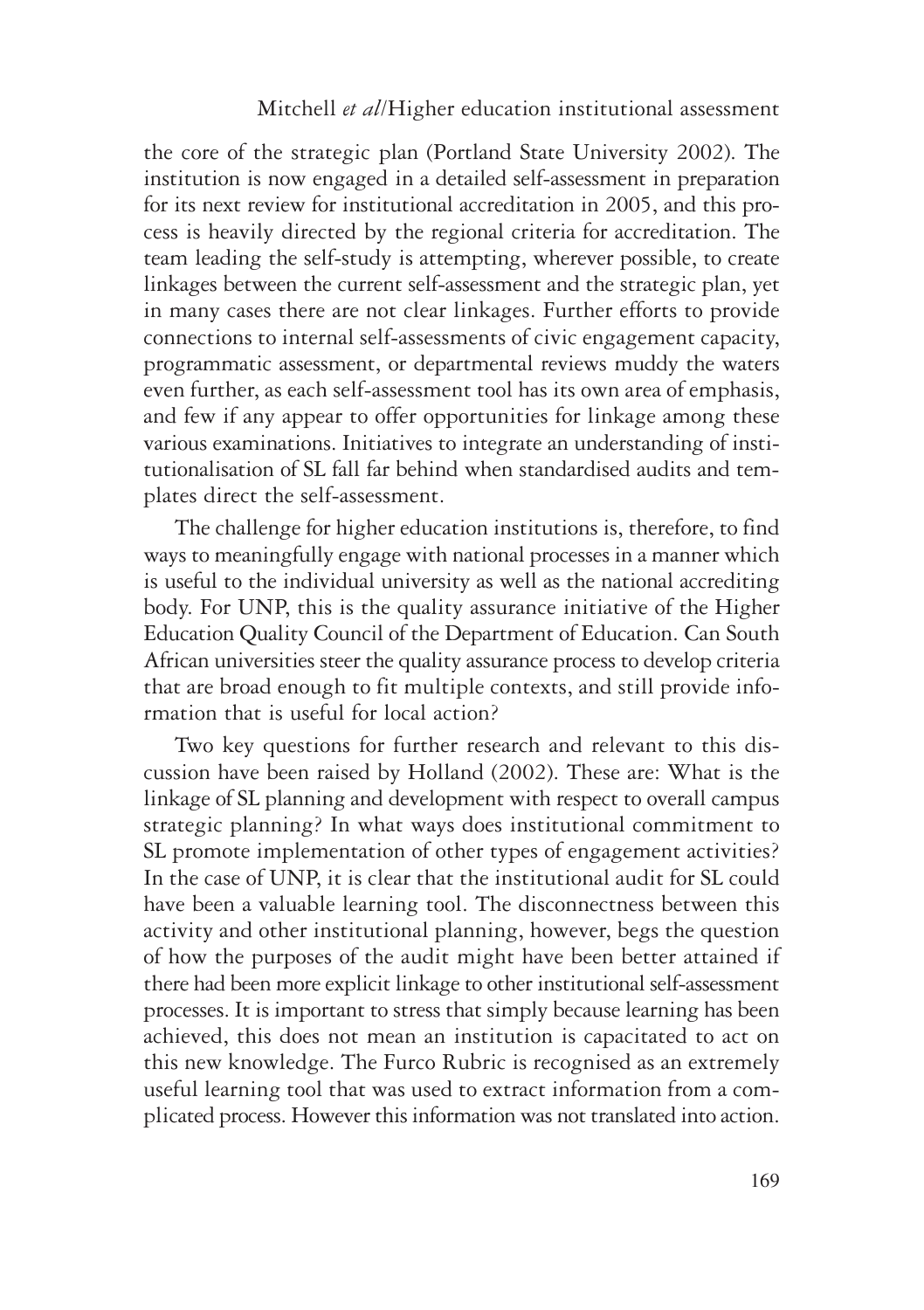This is not a reflection on the utility of the Rubric but rather on the contextual difficulties facing UNP at the time. As with any strategic planning activity, there is a desire to integrate the various levels of the organisation and achieve integration across all sub-units. Self-assessment and related action planning need to be contextualised among units and to the institutional purpose as a whole. As Wergin & Swingen (2000) have described, the work of the institution frames the choices for departmental or programmatic work, which in turn frame the work of individual academic staff members. Thus, in the case of UNP, the role of the institutional audit for SL might have been better framed as an opportunity both for bottom-up information (informing the university executive) and for top-down strategy development (informing individual departments, modules, and faculty/staff).

### 2.3 Use of standardised service learning assessment frameworks

As institutions integrate SL into their activities and become interested in tracking their long-term progress, as well as the building of institutional capacity, methods such as the Furco Rubric, previously described, or the framework presented by Holland (1997) are being eagerly embraced. These approaches both provide templates for self-assessment that specifically address issues related to SL, yet may be better suited to the beginner institution than to those where institutionalisation is more advanced. Neither framework incorporates sophisticated rating scales nor specifies the nature of evidence that leads to the conclusions about institutionalisation. Such detail may not be appropriate for the institution that is an "early adopter" of SL, and thus these frameworks may be most appropriately used in these early-stage situations.

Institutions that are more advanced may need more detailed frameworks. For example, in informal attempts to complete the Furco Rubric at Portland State University, it was observed that there are places where the self-assessment results indicate sustained institutionalisation, such as student support/involvement, faculty support/involvement, or community participation (Gelmon *et al* 2004). An institution beginning its SL investment would be delighted to achieve this institutionalisation, yet an institution such as Portland State can still identify opportunities for further improvement and therefore may not be content to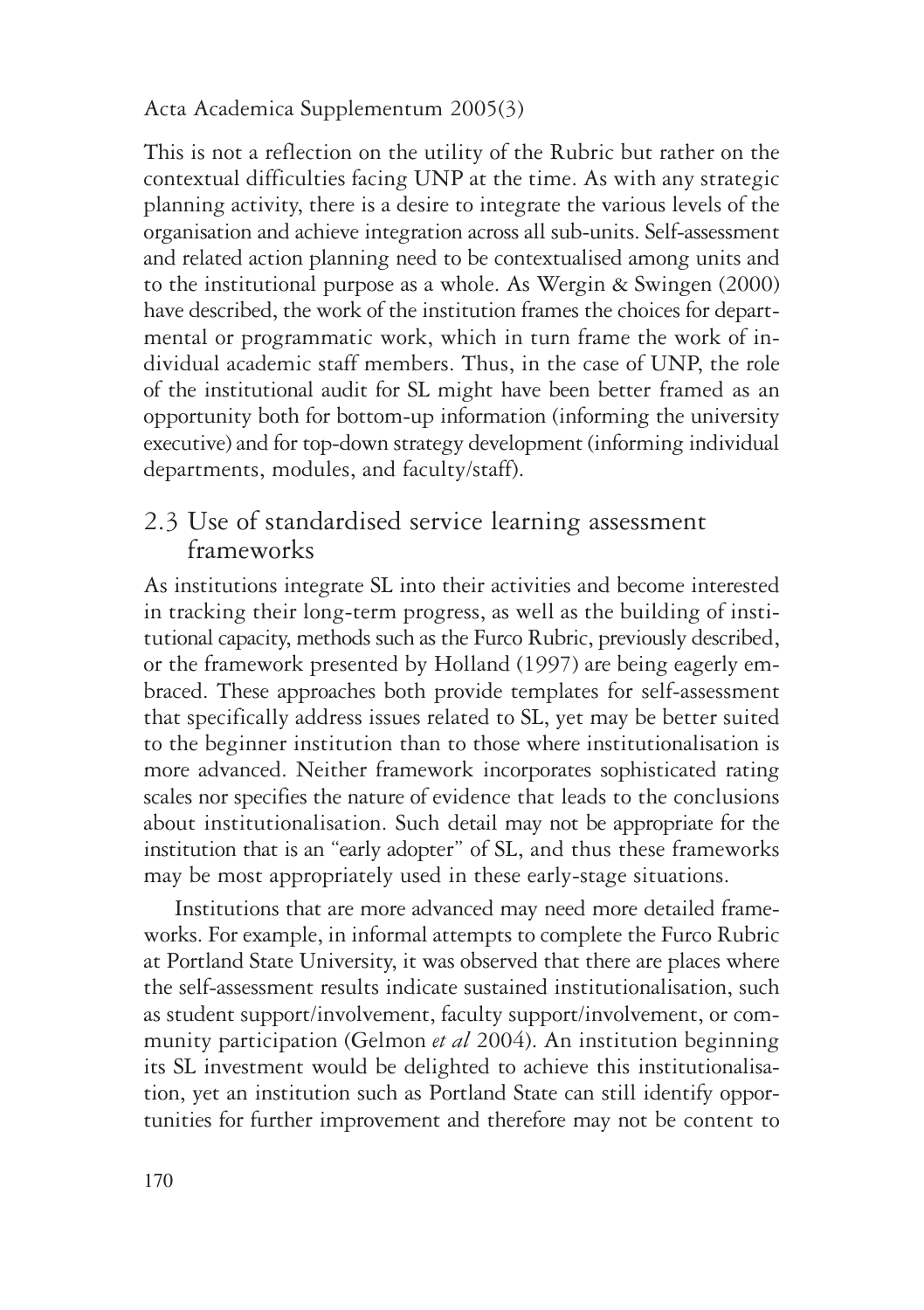have achieved the basic elements of this level of institutionalisation. While there may be institutional policies and practices in place, variations in "roll-out" of activity exist across departments and programmes, and continued effort is needed to engage those areas where effort is not fully institutionalised, as well as in those areas that can continue to learn from their experiences and further enhance their roles in SL.

Perhaps what is needed is an advanced self-assessment tool, and this could be a focus for further research. This would only be used where institutions clearly have developed the basic infrastructure for SL (using the Furco, Holland or some other template) and now seek to explore where there are gaps and where there are opportunities for further enhancement and integration. This sort of advanced tool might also address the points raised previously about the disconnection between SL and other strategic planning, and offer a systematic method for overall organisational assessment and linkages to both internal planning and external reviews for accreditation or other means of quality assurance. While some might argue that a two-tiered system of self-assessment with respect to SL institutionalisation is discriminatory, institutions that have already experienced the developmental phases would be able to argue that a more advanced process would better meet their needs and enable them to continue to advance and contribute to overall knowledge of institutionalisation, thus ultimately benefiting the less advanced institutions as well as themselves.

A useful model for this sort of two-pronged approach to self-assessment can be found in the Academic Quality Improvement Program (AQIP), which is an alternative approach to institutional accreditation for those institutions in the United States that are members of the North Central Association of Colleges and Schools (AQIP 2004). In its longstanding research into institutions that have demonstrated high performance in review for institutional accreditation, AQIP has identified a set of common values that permeate institutions that have achieved a systematic approach to continuous improvement in institutional quality. These values include focus, collaboration, involvement, agility, leadership, foresight, learning, information, people, and integrity (AQIP 2004). This set of values might be applied and tested in high performing institutions committed to SL, and a more advanced template designed to facilitate self-assessment and gain further insights into the process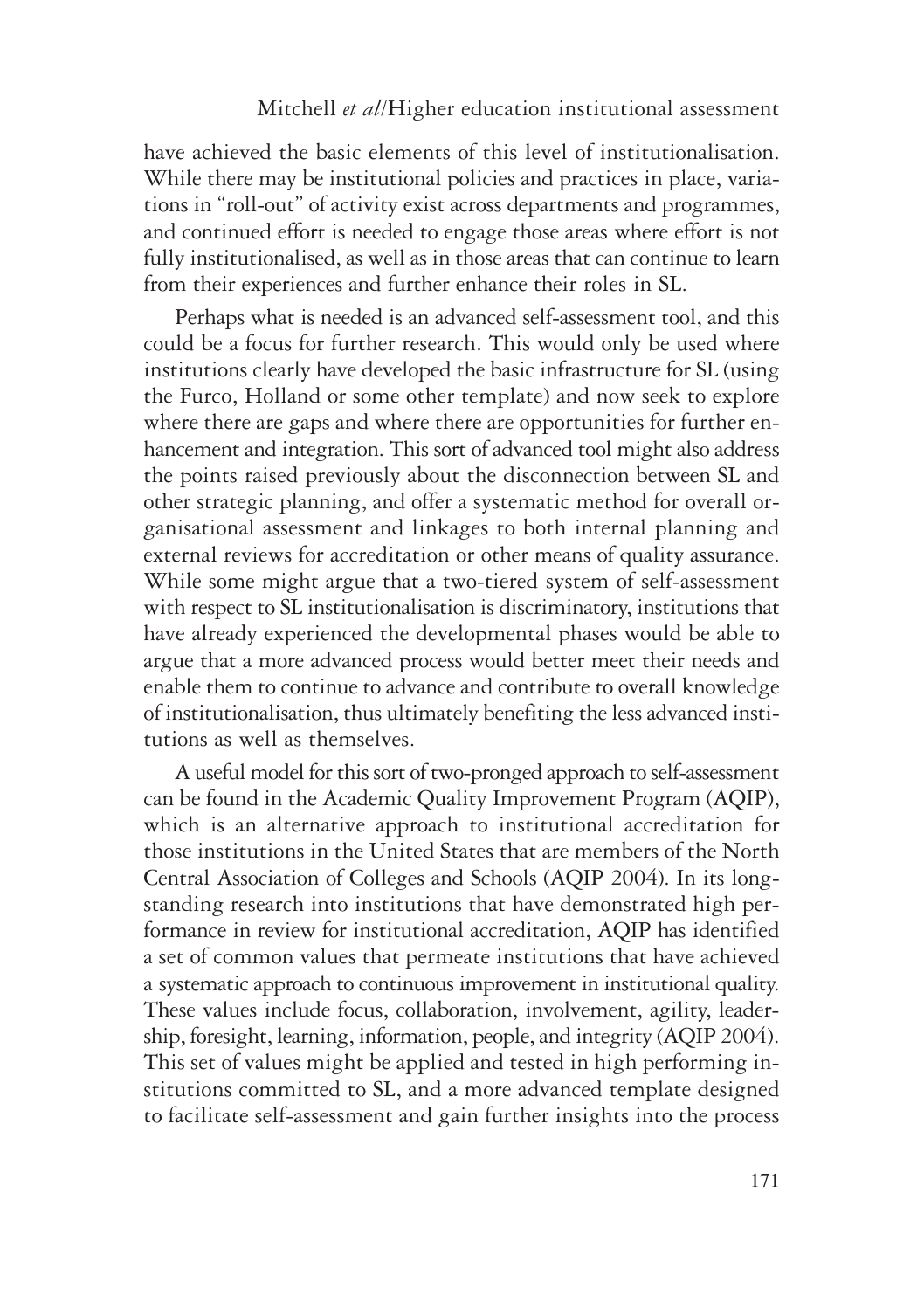of institutionalisation. Clearly, this would be a long-term strategic direction for the HEQC, once the basic approach for institutional review and accreditation is in place.

In summary, different tools may be appropriate for different institutions at different developmental stages. The institutional audit is a useful tool for gaining a broader picture of the state of SL already in place at an institution. It assists in identifying potential champions or pioneers, who are then significant in driving the institutionalisation process. The audit also identifies strong community partnerships and linkages where potential "fledgling" SL modules may be fostered. It further identifies areas of inactivity and gaps in the institution, where promotion of SL needs to be focused.

The more detailed Monitoring and Evaluation Process (MERP) where standard tools and instruments are completed by a variety of disciplines and their partners provides the finer detail on the "broad strokes" picture created by the audit. This is useful for assisting SL practitioners to be more reflective and rigorous about the nature of their modules and the application of SL pedagogy within their disciplines. If used appropriately, the kind of information gained through this process could be useful for lobbying and advocacy. The caution, gained from the UNP experience, is that this process should be developed and owned by the SL practitioners and not seen as imposed by external parties, with little relation to the actual understanding of the forms of knowledge they subscribe to or the mental models they use.

The Furco Rubric provides a dimension that is not revealed by the other two processes. This is useful as a reflective exercise in guiding where future effort needs to be expended. The assessment process can stimulate conversation about issues of definition, areas for development and the vital role of leadership in the process of institutionalising SL. The caution here is that this information may not be transformed into action unless there is a commitment from the leadership of the university to SL as a core function. If this is not the case, one wonders whether this focus on community is more about positive publicity and the appearance of social responsibility, than actual action.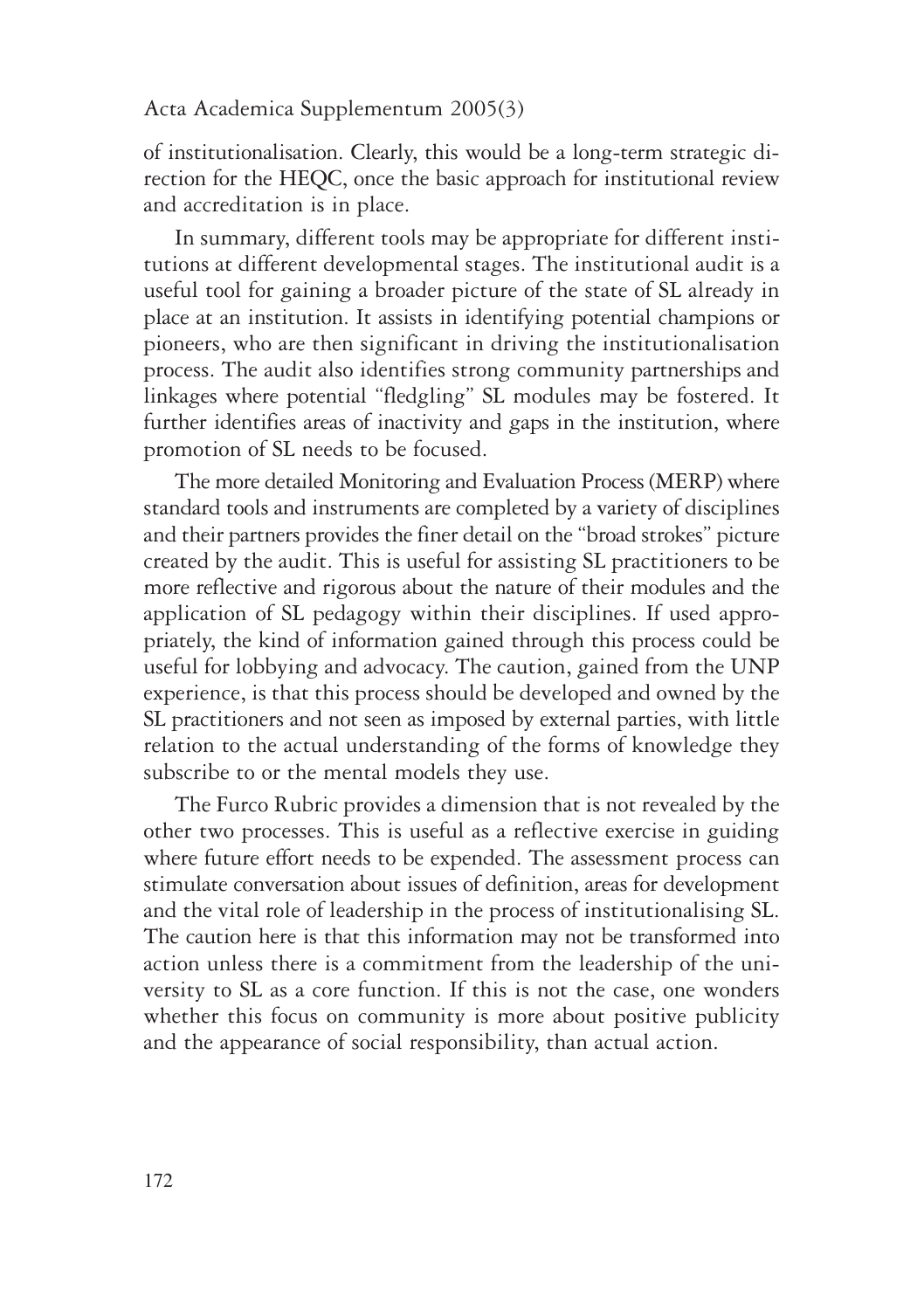### 3. Implications

Although all the tools used at UNP have yielded potentially useful data and information for action, this is where the process ends. The MERP process provided information for a national research project — this was not translated into action plans for institutionalisation at the University of Natal. Likewise the institutional audit revealed a number of community-based activities and some actionable suggestions for institutionalisation. This was not taken any further. Lastly, the most recent assessment using the Furco Rubric has highlighted a backward shift in institutionalisation due to a lack of the mechanisms necessary to maintain ongoing impetus. However, there is no apparent audience for this information within this institution. One of the major issues with institutional assessment, therefore, is that it is conducted with an audience and purpose in mind.

An assessment of institutionalisation for the sake of assessment is a limited exercise. An assessment of institutionalisation for the purpose of driving future policy and practice and highlighting areas for development is more meaningful. The information yielded by the assessment remains mere information if it falls on deaf ears. Although the three assessment procedures described above were approved by university leadership, there were no direct requests for the processes or their results. The institutional audit assisted in bringing champions together. The MERP process informed a national research project, but module co-ordinators were left waiting for input on their modules and how to improve their pedagogy. In the main the outcomes were useful for outside parties.

It seems, therefore, that any institutional assessment process needs to be conducted with the purpose foregrounded, otherwise the results of such an assessment disappear into a meaningless vacuum. To prevent this, leadership and funding are vital. Leadership is key to translating assessment results into efforts towards institutionalisation. As mentioned above, UNP has suffered in its development of a SL critical mass through changes in leadership. Additional changes to leadership, which may be precipitated by the recent merger of UNP into the new University of KwaZulu-Natal, cast uncertainty on the priorities of the new leadership. This is of concern as Schneider (1998: 2) notes: "Support from high levels of the administration and guidance by the president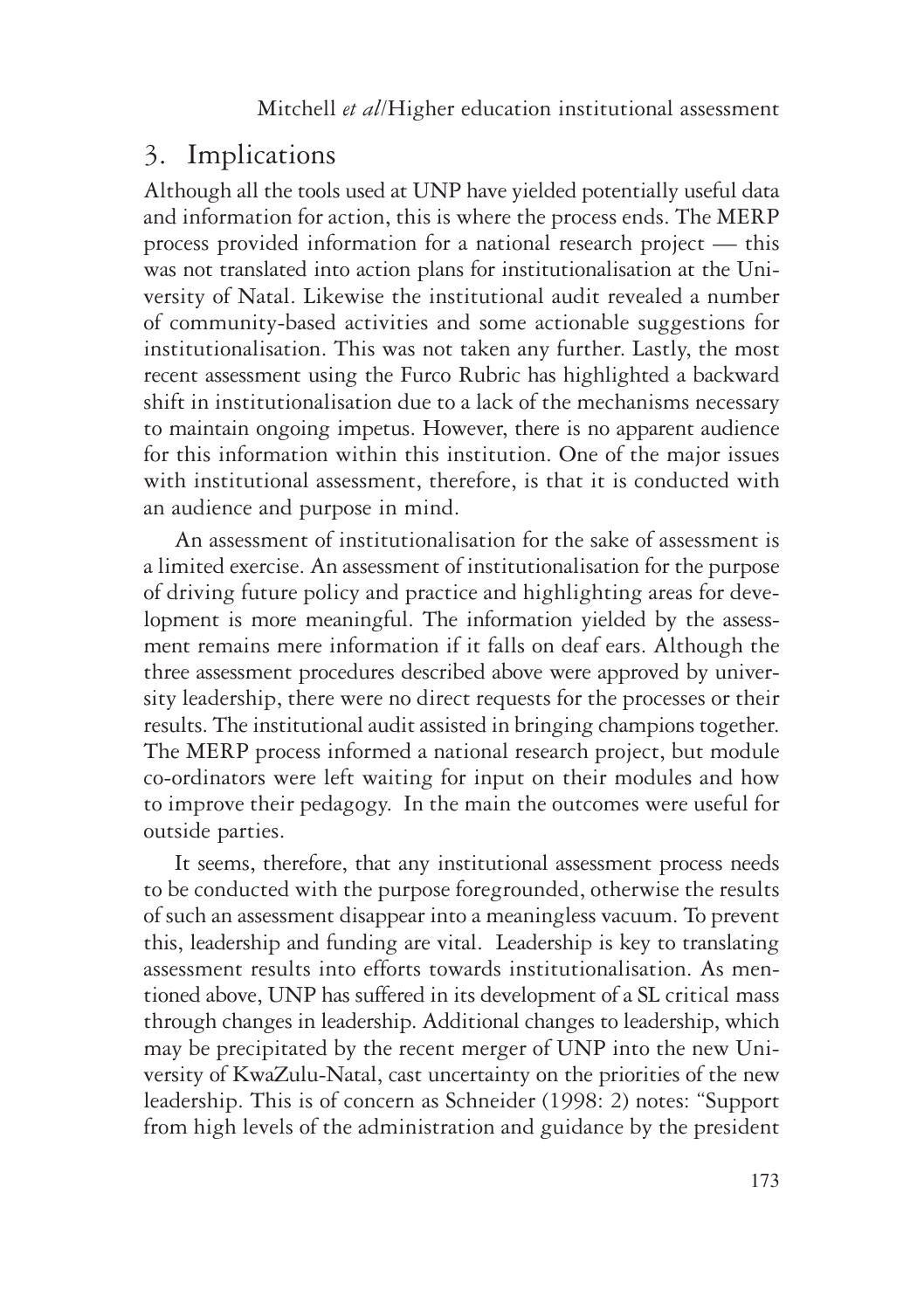are key components for service learning …" In addition to leadership, the requisite resources need to be available to translate assessment results into action.

Apart from lobbying the top of the institution, it is also important to keep practitioners involved and motivated. Schneider (1998: 2) writes about the importance of "'Johnny Appleseeds' who started, nurtured, and guided their programs". Stanton *et al* (2000) make a strong case for the strength of a bottom-up approach to networking driven by practitioners, some of which has been lost as SL has become institutionalised in the USA. This is a warning as to the dangers of allowing institutional and national policy processes to overshadow and bureaucratise the development of practitioner-driven SL networks.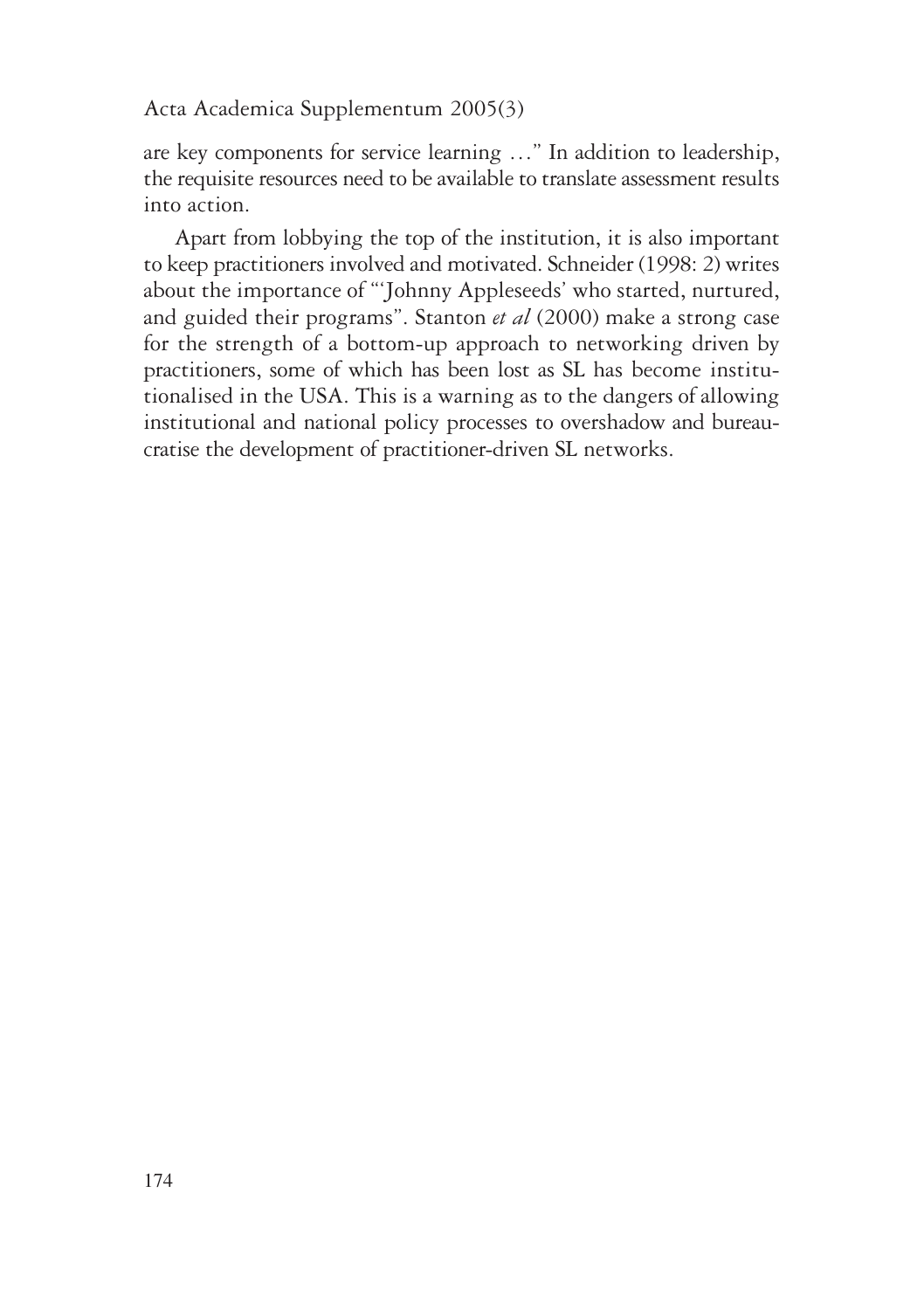# Bibliography

ACADEMIC QUALITY IMPROVEMENT PROGRAM (AQIP)

> 2004. Principles of high performance organizations. <http://www.aqip.org/principles. html>

#### BRINGLE R G & J A HATCHER

1996. Implementing service learning in higher education. *Journal of Higher Education* 67: 221- 39.

2000. Institutionalization of service learning in higher education. *Journal of Higher Education* 71(3): 273-90.

BRINGLE R G, J A HATCHER,

S HAMILTON & P YOUNG

2001. Planning and assessing campus/community engagement. *Metropolitan Universities* 12(3): 89- 99.

BRINGLE R G, M A PHILLIPS & **M** HUDSON

> 2004. *The measure of service learning: research scales to assess student experiences*. Washington, DC: American Psychological Association.

#### COMMUNITY-HIGHER EDUCATION-SERVICE PARTNERSHIPS (CHESP)

1999. Project description. Unpubl. Joint Education Trust.

2002. *Guidelines for HEI narrative reports*. Unpubl instructions. Joint Education Trust.

CRESWELL J W

1998. *Qualitative inquiry and research design: choosing among five traditions*. Thousand Oaks, Calif: Sage.

DEPARTMENT OF EDUCATION, RSA (DOE)

> 1997. A programme for the transformation of higher education. Education White Paper 3, Notice 1196 of 1997. Pretoria: Government Printer.

#### DU PRE R

2003. Coping with change in South Africa. *Adults Learning* October: 10-11.

#### FURCO A

2002. Institutionalizing service learning in higher education. *Journal of Public Affairs*, Supplemental Issue 1: Civic Engagement and Higher Education 6: 39-67.

2003. *Self-assessment Rubric for the institutionalization of service learning in higher education*. Providence, Rhode Island: Campus Compact.

#### GELMON S B & L BARNETT

1999. *Community-based quality improvement education for the health professions*. Rockville, Maryland: Bureau of Health Professions, Health Resources and Services Administration, US Department of Health and Human Services.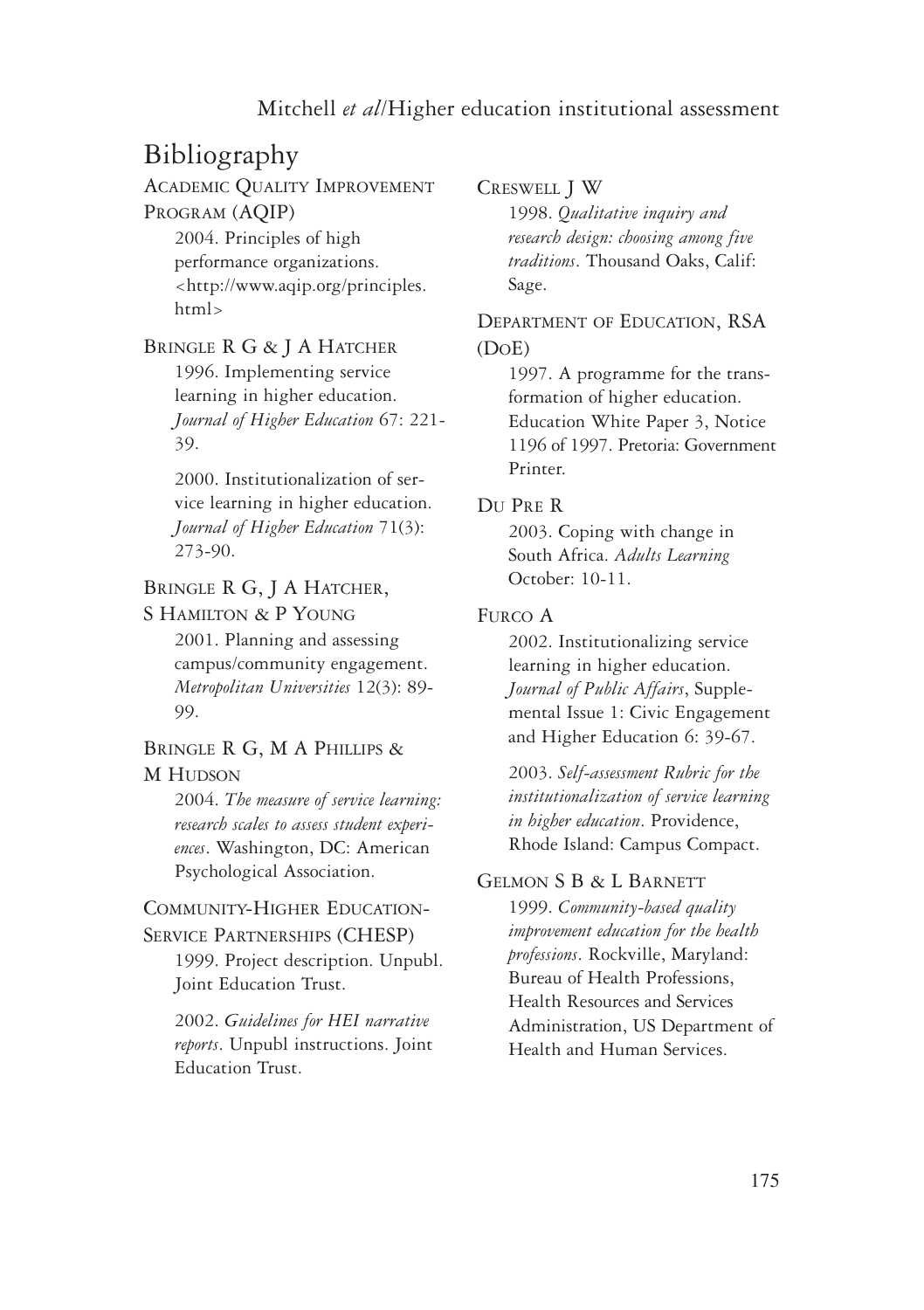#### GELMON S B & B A HOLLAND

1998. *Health professions schools in service to the nation: 1996-1998. Final Evaluation Report*. San Francisco, Calif: Community-Campus Partnerships for Health.

#### GELMON S B, B A HOLLAND,

A DRISCOLL, A SPRING &

#### S KERRIGAN

2001. *Assessing service learning and civic engagement: principles and techniques*. Providence, Rhode Island: Campus Compact.

#### GELMON S B, A SHERMAN,

M GAUDET, C MITCHELL &

#### K TROTTER

2004. Institutionalizing service learning across the university: international comparisons. Welch & Billig (eds) 2004: 195-217.

#### HOLLAND B

1997. Analyzing institutional commitment to service: a model of key organisational factors. *Michigan Journal of Community Service Learning*, Fall: 30-41.

2002. Institutional impacts and organizational issues related to service learning. *Michigan Journal of Community Service Learning*, Special Issue on Service learning Research, Fall: 52-60.

#### JOINT EDUCATION TRUST (JET) 1999. *JET Bulletin* 10, September. <http://www.jet.org.za>

#### KECSKES K & J MUYLLAERT

1997. *Benchmark worksheet for the Western Region Campus Compact Consortium Grants Program*. Bellingham, Washington: Western Washington University.

#### NUTTALL T

2000. Intent and practice: the CHESP initiative and steps towards systematic integration of community-based learning into the curriculum at the University of Natal, South Africa. Unpubl presentation at the 7th Conference of the International Consortium for Experiential Learning, Auckland, New Zealand, 4-8 December.

#### PATTON M

2001. Evaluation, knowledge management, best practices, and high quality lessons learned. *American Journal of Evaluation* 22(3): 329-36

#### PORTLAND STATE UNIVERSITY 2002. Statement of university vision, values and priorities. <http://www.oaa.pdx.edu>

#### SCHNEIDER M K

1998. Models of good practice for service learning programs. What can we learn from 1 000 faculty, 25 000 students, and 27 institutions involved in service? *AAHE Bulletin* June: 9-12.